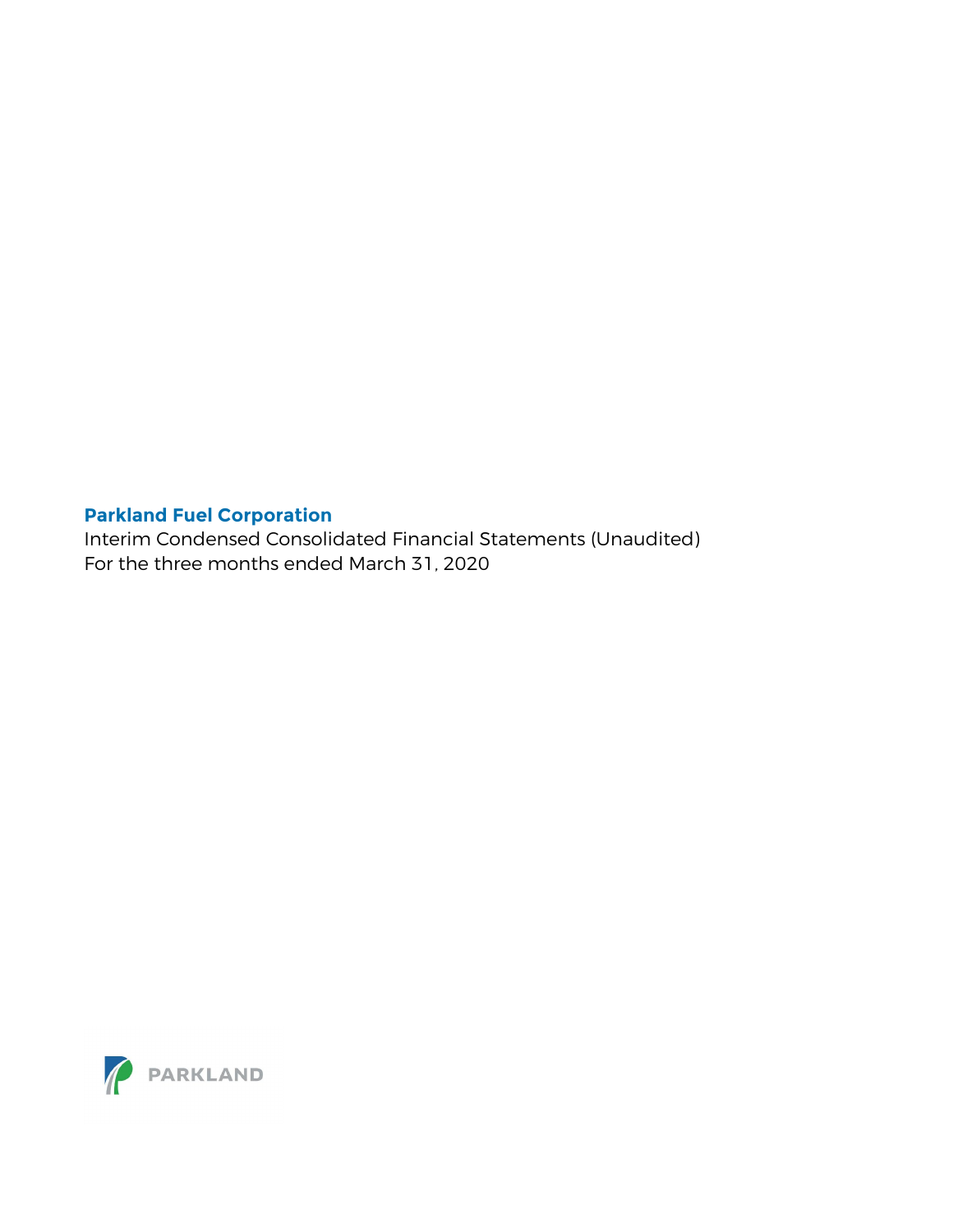Consolidated Balance Sheets (Unaudited)

| (\$ millions)                                      | Note | March 31, 2020 | December 31, 2019 |
|----------------------------------------------------|------|----------------|-------------------|
|                                                    |      |                |                   |
| <b>Assets</b>                                      |      |                |                   |
| <b>Current assets</b>                              |      |                |                   |
| Cash and cash equivalents                          |      | 349            | 244               |
| Restricted cash                                    |      | 35             | 13                |
| Accounts receivable                                |      | 1,015          | 1,083             |
| Income taxes receivable                            |      | 11             |                   |
| Inventories                                        | 4    | 543            | 780               |
| Risk management and other derivatives              | 11   | 98             | 25                |
| Prepaid expenses and other                         |      | 109            | 59                |
|                                                    |      | 2,160          | 2,204             |
| Property, plant and equipment                      | 5    | 3,886          | 3.747             |
| Intangible assets                                  | 7    | 999            | 965               |
| Goodwill                                           | 8    | 1,909          | 1,811             |
| Long-term receivables                              |      | 85             | 88                |
| Other long-term assets                             | 9    | 213            | 301               |
| Deferred tax assets                                |      | 194            | 167               |
|                                                    |      | 9,446          | 9,283             |
|                                                    |      |                |                   |
| <b>Liabilities</b>                                 |      |                |                   |
| <b>Current liabilities</b>                         |      |                |                   |
| Accounts payable and accrued liabilities           |      | 1.263          | 1,358             |
| Dividends declared and payable                     |      | 15             | 15                |
| Income taxes payable                               |      |                | 52                |
| Long-term debt - current portion                   | 10   | 113            | 115               |
| Provisions and other liabilities - current portion | 13   | 303            | 345               |
| Risk management and other derivatives              | 11   | 26             | 11                |
|                                                    |      | 1,720          | 1,896             |
| Long-term debt                                     | 10   | 4,269          | 3,823             |
| Provisions and other liabilities                   | 13   | 904            | 956               |
| Deferred tax liabilities                           |      | 314            | 299               |
|                                                    |      | 7,207          | 6,974             |
|                                                    |      |                |                   |
| <b>Shareholders' equity</b>                        |      |                |                   |
| Shareholders' capital                              | 14   | 2,397          | 2,382             |
| Contributed surplus                                |      | 35             | 27                |
| Accumulated other comprehensive income (loss)      |      | (20)           | (10)              |
| Sol Put Option reserve                             | 13   | (494)          | (494)             |
| Retained earnings (deficit)                        |      | (71)           | 53                |
| Non-controlling interest ("NCI")                   | 15   | 392            | 351               |
|                                                    |      | 2,239          | 2,309             |
|                                                    |      | 9,446          | 9,283             |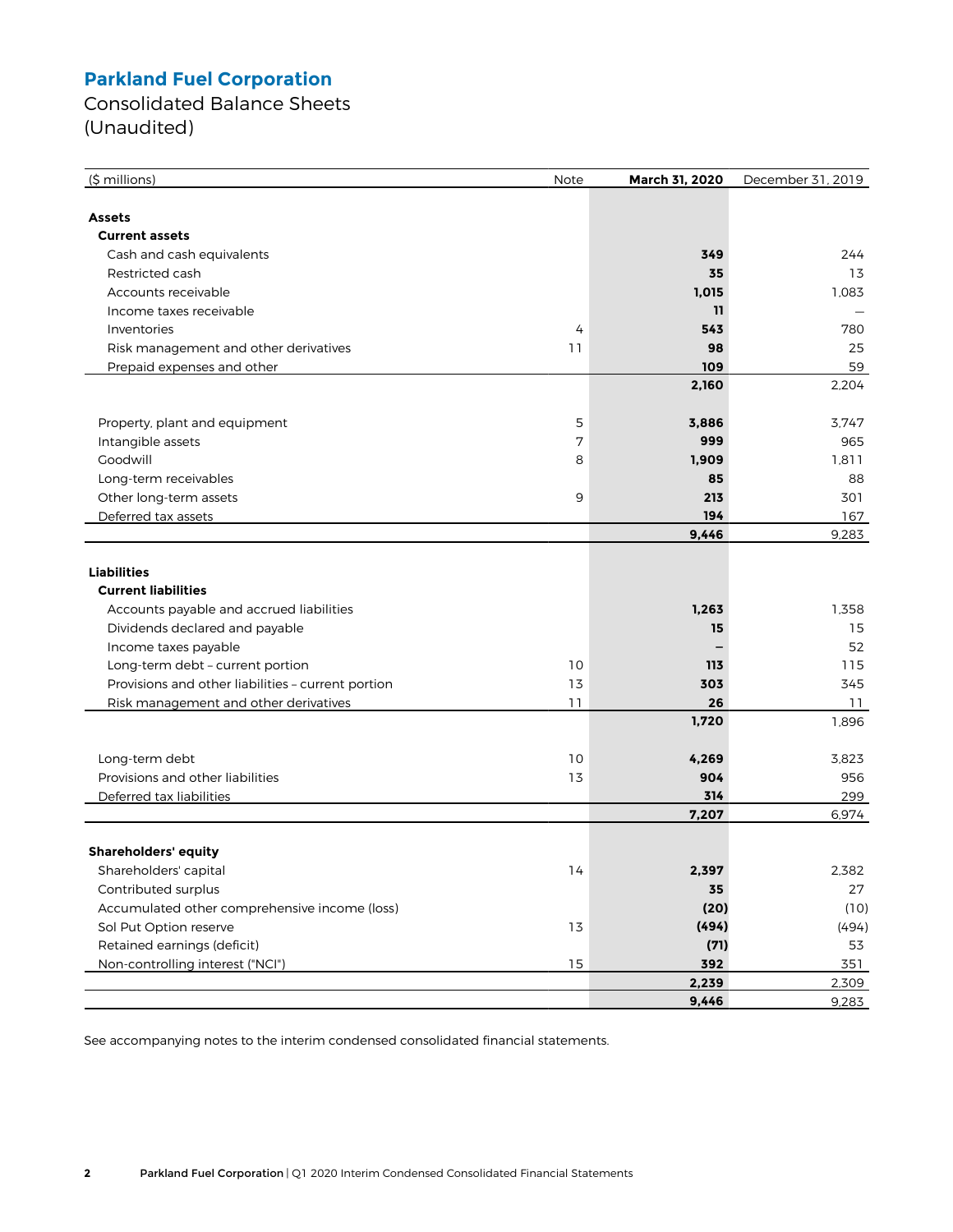Consolidated Statements of Income (Loss) (Unaudited)

|                                                                                                    | Three months ended March 31. |         |         |  |  |
|----------------------------------------------------------------------------------------------------|------------------------------|---------|---------|--|--|
| (\$ millions, unless otherwise stated)                                                             | Note                         | 2020    | 2019    |  |  |
| Sales and operating revenue                                                                        | 19                           | 4,359   | 4,215   |  |  |
| Expenses                                                                                           |                              |         |         |  |  |
| Cost of purchases                                                                                  |                              | 3,799   | 3,528   |  |  |
| Operating costs                                                                                    |                              | 286     | 270     |  |  |
| Marketing, general and administrative                                                              |                              | 97      | 92      |  |  |
| Acquisition, integration and other costs                                                           | 16                           | 21      | 35      |  |  |
| Depreciation and amortization                                                                      | 5, 7                         | 149     | 135     |  |  |
| Finance costs                                                                                      | 17                           | 63      | 75      |  |  |
| Foreign exchange (gain) loss                                                                       |                              | 35      | (30)    |  |  |
| (Gain) loss on asset disposals                                                                     |                              | 4       |         |  |  |
| (Gain) loss on risk management and other derivatives                                               | 11                           | (48)    | (2)     |  |  |
| Other (gains) and losses                                                                           | 18                           | 54      | (7)     |  |  |
| Earnings (loss) before income taxes                                                                |                              | (101)   | 119     |  |  |
|                                                                                                    |                              |         |         |  |  |
| Current income tax expense (recovery)                                                              |                              | (1)     | 47      |  |  |
| Deferred income tax expense (recovery)                                                             |                              | (26)    | (19)    |  |  |
| Net earnings (loss)                                                                                |                              | (74)    | 91      |  |  |
|                                                                                                    |                              |         |         |  |  |
| Net earnings (loss) attributable to:                                                               |                              |         |         |  |  |
| Parkland                                                                                           |                              | (79)    | 77      |  |  |
| <b>NCI</b>                                                                                         | 15                           | 5       | 14      |  |  |
| Net earnings (loss) per share (\$ per share)                                                       | 3                            |         |         |  |  |
| <b>Basic</b>                                                                                       |                              | (0.53)  | 0.53    |  |  |
| <b>Diluted</b>                                                                                     |                              | (0.53)  | 0.52    |  |  |
| Weighted average number of common shares (000's of shares)                                         | 3                            | 148,375 | 145,175 |  |  |
| Weighted average number of common shares adjusted for the effects of<br>dilution (000's of shares) | 3                            | 148,375 | 148,674 |  |  |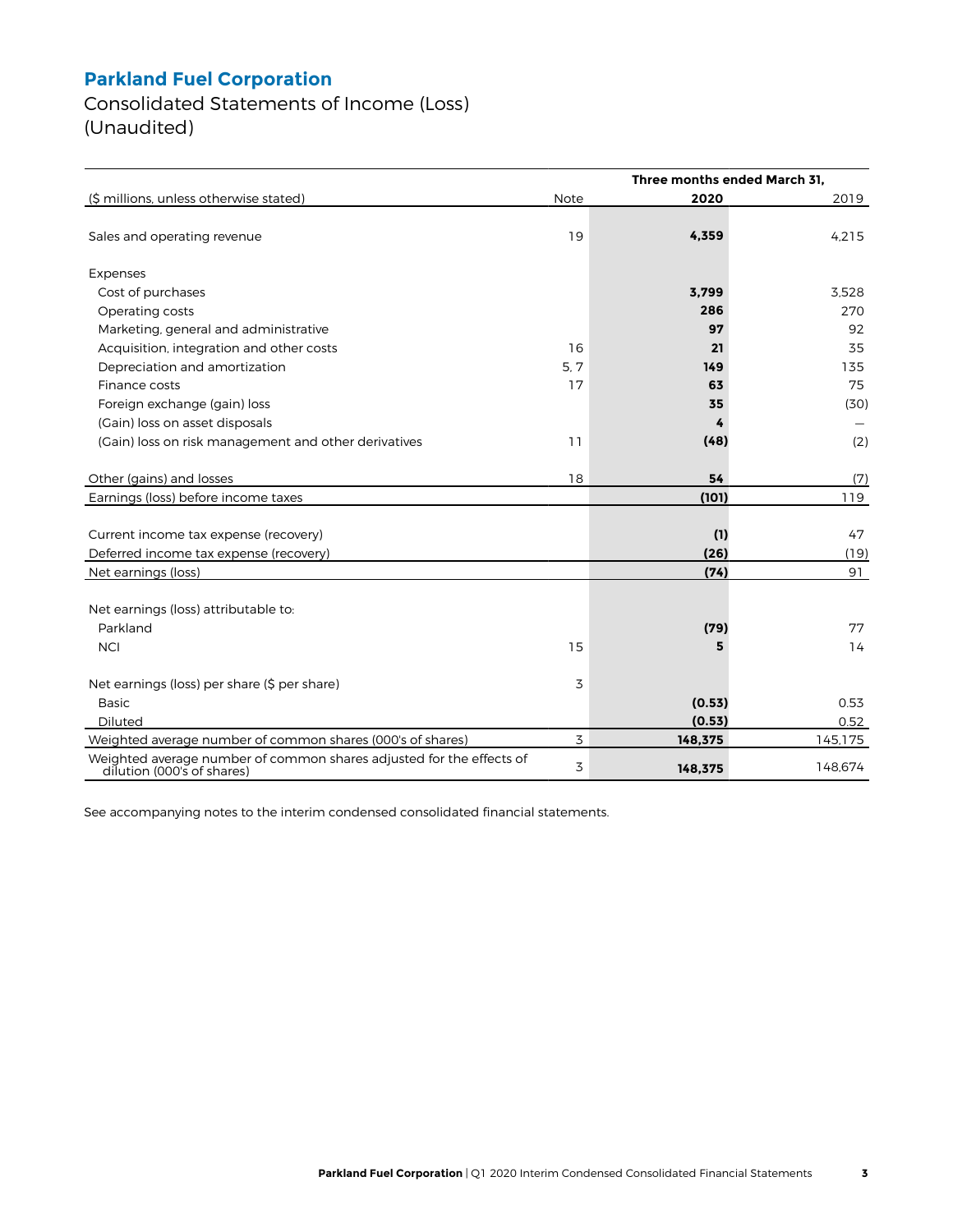Consolidated Statements of Comprehensive Income (Loss) (Unaudited)

|                                                                                                                                                           |      | Three months ended March 31. |      |  |  |
|-----------------------------------------------------------------------------------------------------------------------------------------------------------|------|------------------------------|------|--|--|
| (\$ millions)                                                                                                                                             | Note | 2020                         | 2019 |  |  |
|                                                                                                                                                           |      |                              |      |  |  |
| Net earnings (loss)                                                                                                                                       |      | (74)                         | 91   |  |  |
| Other comprehensive income (loss):                                                                                                                        |      |                              |      |  |  |
| Items that may be reclassified to consolidated statements of income<br>(loss) in subsequent periods:                                                      |      |                              |      |  |  |
| Exchange differences on translation of foreign operations                                                                                                 |      | 154                          |      |  |  |
| Exchange differences on USD-denominated debt designated as a hedge<br>of the net investment in foreign operations ("Net Investment Hedge").<br>net of tax | 10   | (128)                        | (22) |  |  |
| Other comprehensive income (loss)                                                                                                                         |      | 26                           | (22) |  |  |
| Total comprehensive income (loss)                                                                                                                         |      | (48)                         | 69   |  |  |
|                                                                                                                                                           |      |                              |      |  |  |
| Total comprehensive income (loss) attributable to:                                                                                                        |      |                              |      |  |  |
| Parkland                                                                                                                                                  |      | (89)                         | 54   |  |  |
| <b>NCI</b>                                                                                                                                                | 15   | 41                           | 15   |  |  |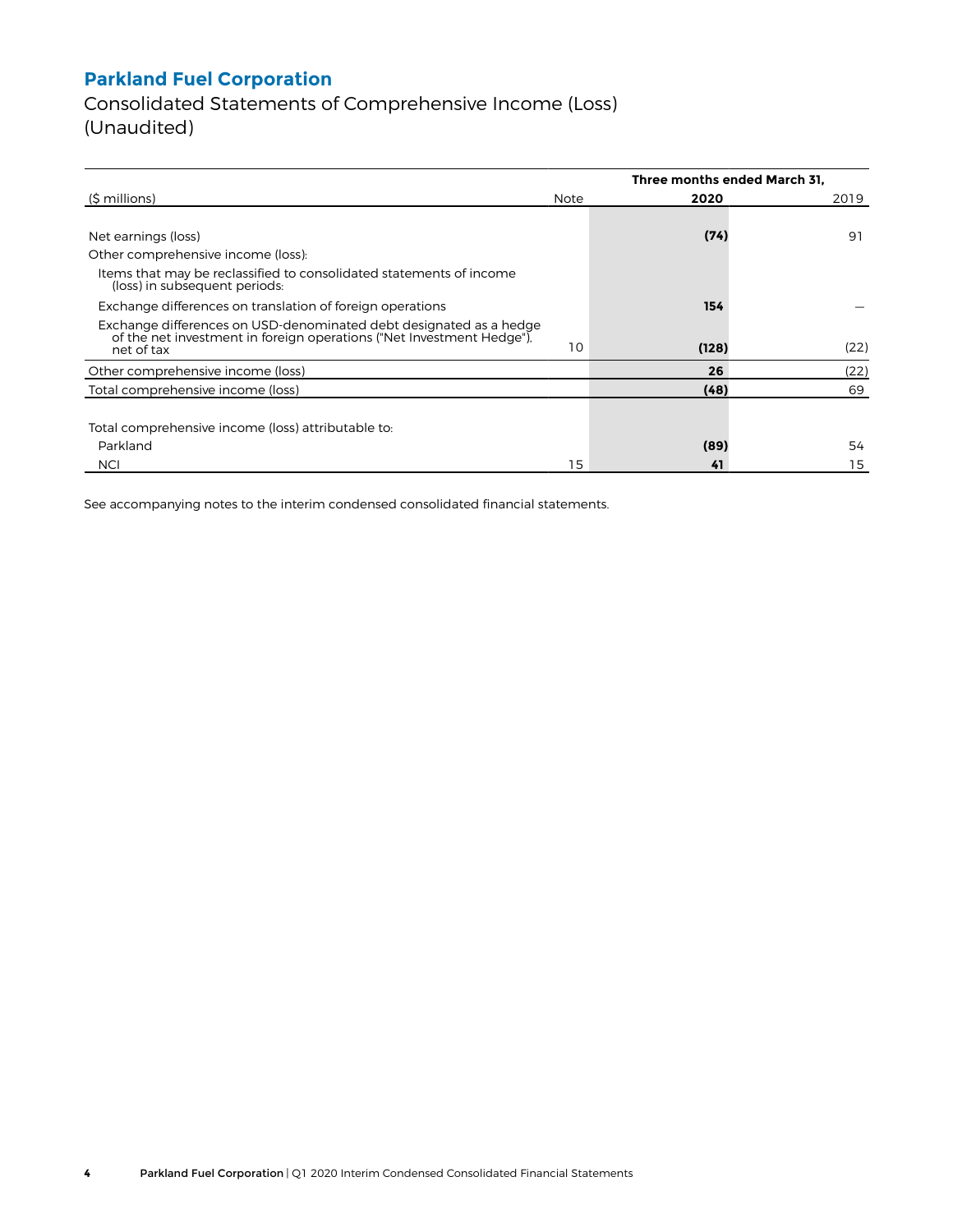Consolidated Statements of Changes in Shareholders' Equity (Unaudited)

|                                                             |      |                                      |         | Accumulated                             |                              |                                   |              |                                  |
|-------------------------------------------------------------|------|--------------------------------------|---------|-----------------------------------------|------------------------------|-----------------------------------|--------------|----------------------------------|
| (\$ millions)                                               | Note | Shareholders' Contributed<br>capital | surplus | other<br>comprehensive<br>income (loss) | Sol Put<br>Option<br>reserve | Retained<br>earnings<br>(deficit) | <b>NCI</b>   | Total<br>shareholders'<br>equity |
|                                                             |      |                                      |         |                                         |                              |                                   |              |                                  |
| As at January 1, 2020                                       |      | 2,382                                | 27      | (10)                                    | (494)                        | 53                                | 351          | 2,309                            |
| Net earnings (loss)                                         |      |                                      |         | -                                       | -                            | (79)                              | 5            | (74)                             |
| Other comprehensive<br>income (loss)                        |      |                                      |         | (10)                                    | —                            | $\overline{\phantom{0}}$          | 36           | 26                               |
| <b>Dividends</b>                                            |      |                                      |         |                                         |                              | (45)                              | -            | (45)                             |
| Share incentive<br>compensation                             |      |                                      | 8       |                                         |                              |                                   |              | 8                                |
| Issued under dividend<br>reinvestment plan, net<br>of costs | 14   | 14                                   |         |                                         |                              |                                   |              | 14                               |
| Issued under share option<br>plan                           | 14   | ı                                    | -       | -                                       |                              |                                   |              | ı                                |
| As at March 31, 2020                                        |      | 2,397                                | 35      | (20)                                    | (494)                        | (71)                              | 392          | 2,239                            |
|                                                             |      |                                      |         |                                         |                              |                                   |              |                                  |
| As at January 1, 2019                                       |      | 1.886                                | 18      | 49                                      |                              | (152)                             |              | 1,801                            |
| Net earnings                                                |      |                                      |         | $\overline{\phantom{0}}$                |                              | 77                                | 14           | 91                               |
| Other comprehensive<br>income (loss)                        |      |                                      |         | (23)                                    |                              |                                   | $\mathbf{1}$ | (22)                             |
| NCI acquired on Sol<br>Transaction                          |      |                                      |         |                                         |                              |                                   | 418          | 418                              |
| Shares issued on Sol<br>Transaction                         | 16   | 423                                  |         |                                         |                              |                                   |              | 423                              |
| Dividends                                                   |      |                                      |         |                                         |                              | (43)                              |              | (43)                             |
| Share incentive<br>compensation                             |      |                                      | 2       |                                         |                              |                                   |              | 2                                |
| Issued under dividend<br>reinvestment plan, net<br>of costs |      | 15                                   |         |                                         |                              |                                   |              | 15                               |
| Issued under share option<br>plan                           | 14   | 1                                    |         |                                         |                              |                                   |              | $\mathbf{1}$                     |
| Sol Put Option                                              | 13   |                                      |         |                                         | (494)                        |                                   |              | (494)                            |
| Reclassification of net<br>gain on Sol Transaction<br>Hedge |      |                                      |         | (26)                                    |                              |                                   |              | (26)                             |
| As at March 31, 2019                                        |      | 2,325                                | 20      | $\qquad \qquad \qquad$                  | (494)                        | (118)                             | 433          | 2,166                            |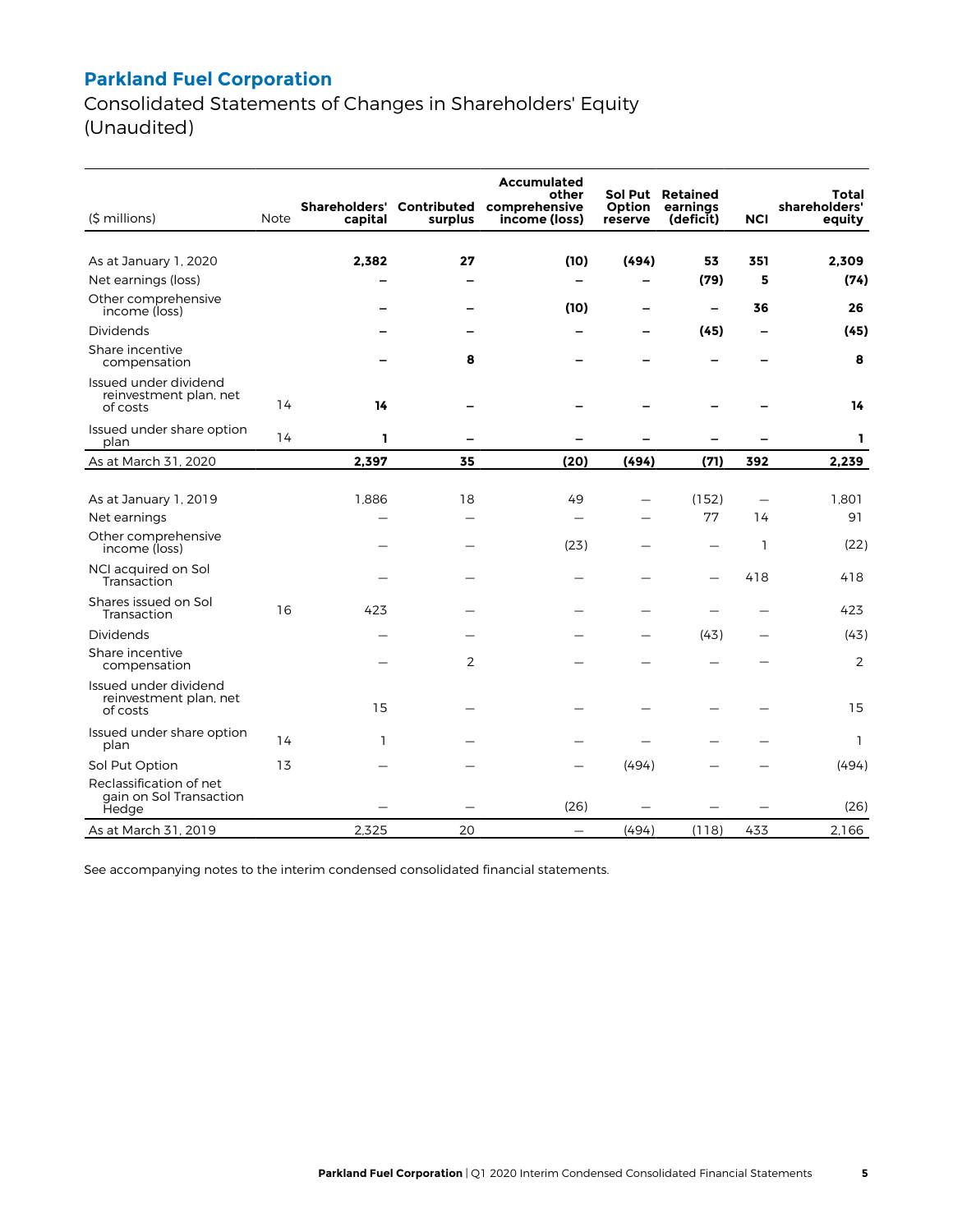Consolidated Statements of Cash Flows (Unaudited)

|                                                                                     |       |                | Three months ended March 31, |  |  |
|-------------------------------------------------------------------------------------|-------|----------------|------------------------------|--|--|
| (\$ millions)                                                                       | Note  | 2020           | 2019                         |  |  |
|                                                                                     |       |                |                              |  |  |
| <b>Operating activities</b>                                                         |       |                | 91                           |  |  |
| Net earnings (loss)                                                                 |       | (74)           |                              |  |  |
| Adjustments for:                                                                    |       |                |                              |  |  |
| Depreciation and amortization                                                       |       | 149            | 135                          |  |  |
| (Gain) loss on asset disposals                                                      |       | 4              |                              |  |  |
| Share incentive compensation                                                        |       | 3              | 4                            |  |  |
| Change in risk management and other derivatives                                     |       | (53)           | (9)                          |  |  |
| Change in other liabilities and other assets                                        |       | 21             | 17                           |  |  |
| Change in fair value of Redemption Options                                          | 18    | 105            | (27)                         |  |  |
| Change in redemption value of Sol Put Option                                        | 11,18 | (13)           | 32                           |  |  |
| Deferred tax expense (recovery)                                                     |       | (26)           | (19)                         |  |  |
| Share of earnings from investment in associate                                      | 9, 18 | (2)            | (2)                          |  |  |
| Inventory write-down                                                                | 4     | 52             |                              |  |  |
| Other operating activities                                                          |       | (32)           | (24)                         |  |  |
| Net change in non-cash working capital related to operating activities              | 12    | 124            | (62)                         |  |  |
| Cash generated from (used in) operating activities                                  |       | 258            | 136                          |  |  |
|                                                                                     |       |                |                              |  |  |
| <b>Financing activities</b>                                                         |       |                |                              |  |  |
| Net proceeds from (repayments of) the Credit Facility                               | 10    | 247            | 1,175                        |  |  |
| Long-term debt repayments, excluding the Credit Facility                            | 10    | (8)            | (3)                          |  |  |
| Proceeds from long-term debt, net of financing costs, excluding the Credit Facility |       |                | 11                           |  |  |
| Payments on principal amount on leases                                              | 6     | (39)           | (26)                         |  |  |
| Change in provisions and other liabilities                                          |       | (119)          | 54                           |  |  |
| Dividends paid to shareholders, net of dividend reinvestment plan                   |       | (31)           | (27)                         |  |  |
| Net change in non-cash working capital related to financing activities              | 12    |                | (60)                         |  |  |
| Cash generated from (used in) financing activities                                  |       | 50             | 1,124                        |  |  |
|                                                                                     |       |                |                              |  |  |
| <b>Investing activities</b>                                                         |       |                |                              |  |  |
| Sol Transaction, net of Sol Transaction Hedge and cash assumed                      | 16    |                | (948)                        |  |  |
| <b>USA Acquisitions</b>                                                             | 16    | (64)           |                              |  |  |
| Dividends received from investment in associate, net of contributions               | 9     |                | 7                            |  |  |
| Expenditures on property, plant and equipment and intangible assets                 |       | (158)          | (89)                         |  |  |
| Change in long-term receivables and other long-term assets                          |       | 5              | (7)                          |  |  |
| Proceeds on asset disposals                                                         |       | $\overline{3}$ | 2                            |  |  |
| Cash generated from (used in) investing activities                                  |       | (214)          | (1,035)                      |  |  |
| Increase (decrease) in net cash                                                     |       | 94             | 225                          |  |  |
| Impact of foreign currency translation on cash                                      |       | 33             | (1)                          |  |  |
| Net cash at beginning of period                                                     |       | 257            | 40                           |  |  |
| Net cash at end of period                                                           |       | 384            | 264                          |  |  |
| Represented by:                                                                     |       |                |                              |  |  |
| Cash and cash equivalents                                                           |       | 349            | 251                          |  |  |
| Restricted cash                                                                     |       | 35             | 13                           |  |  |
| Net cash                                                                            |       | 384            | 264                          |  |  |
|                                                                                     |       |                |                              |  |  |
| Supplementary cash flow information:                                                |       |                |                              |  |  |
| Interest paid                                                                       |       | 74             | 49                           |  |  |
| Interest received                                                                   |       | (1)            | (1)                          |  |  |
| Income taxes paid                                                                   |       | 67             | 44                           |  |  |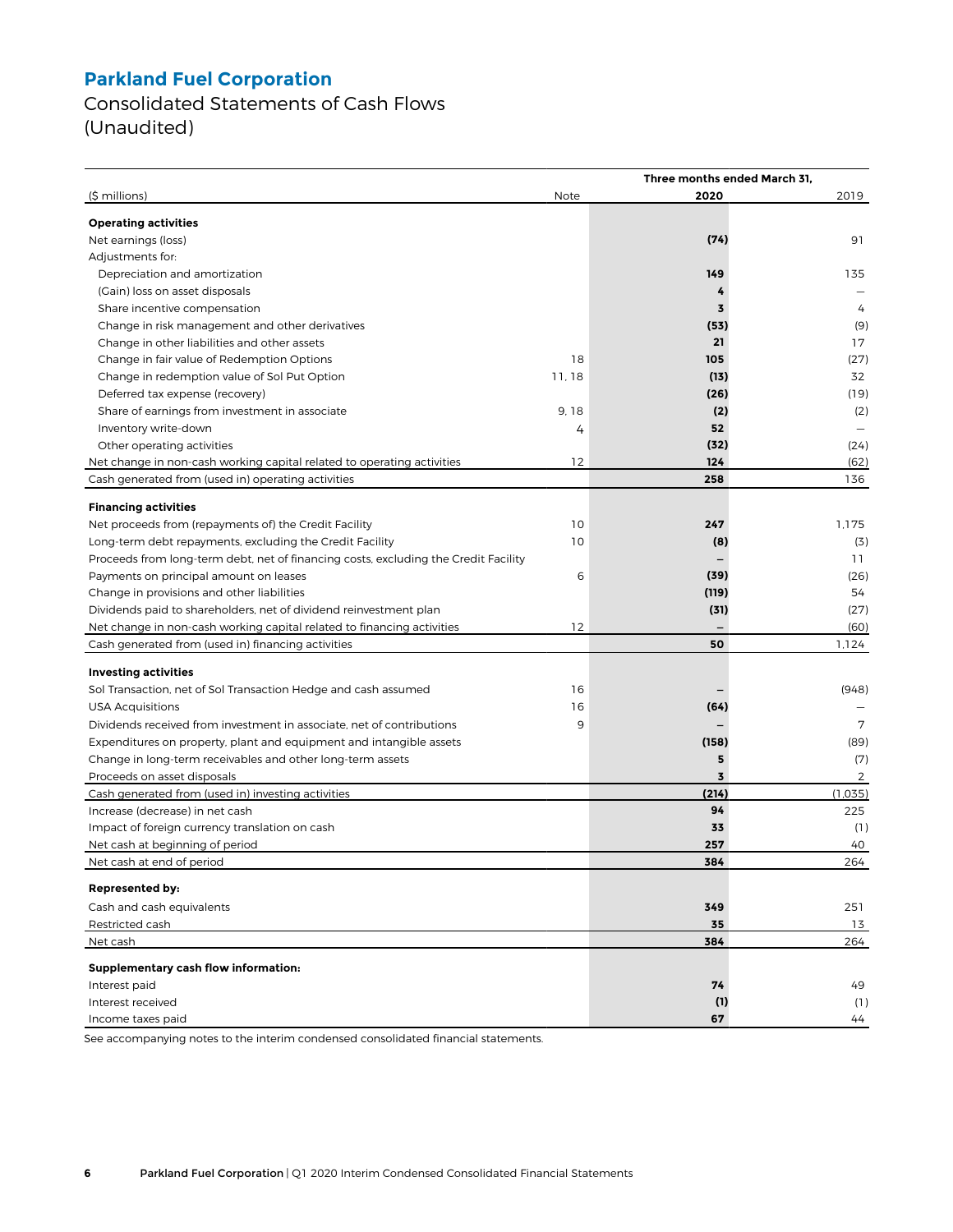# Notes to the Interim Condensed Consolidated Financial Statements (Unaudited)

For the three months ended March 31, 2020

(\$ millions, unless otherwise stated)

### **1. CORPORATE INFORMATION**

Parkland Fuel Corporation ("Parkland") is an independent marketer, distributor and refiner of fuel and petroleum products and a convenience retailer. Parkland delivers refined fuels, propane and other high-quality petroleum products to motorists, businesses, consumers and wholesale customers across the Americas. Parkland exists under the Business Corporations Act (Alberta) in Canada and its corporate office is located at Suite 1800, 240 4 Ave SW, Calgary, Alberta, T2P 4H4, Canada. The interim condensed consolidated financial statements include the accounts of Parkland and its subsidiaries and any investments in associates and joint arrangements as at March 31, 2020.

### **2. BASIS OF PREPARATION**

#### **(a) Statement of compliance**

Parkland's interim condensed consolidated financial statements are prepared in accordance with International Accounting Standard ("IAS") 34 - Interim Financial Reporting, as issued by the International Accounting Standards Board ("IASB"). The interim condensed consolidated financial statements do not include all disclosures required in the annual financial statements and should be read in conjunction with Parkland's annual consolidated financial statements for the year ended December 31, 2019 (the "Annual Consolidated Financial Statements").

The consolidated statement of income (loss) for the three months ended March 31, 2019 was reclassified to conform to the presentation used in the current period and in the Annual Consolidated Financial Statements as follows:

- change in fair value of Redemption Options, change in redemption value of Sol Put Option and Change in estimates of environmental provision, which were formerly included in finance and other costs, are now included in other (gains) and losses; and
- share in earnings from investment in associate and other items formerly included in other income are now included in other (gains) and losses.

These interim condensed consolidated financial statements were approved for issue by the Board of Directors on May 6, 2020.

#### **(b) Basis of measurement**

Parkland's interim condensed consolidated financial statements are prepared on a historical cost basis, except for certain items recorded at fair value as detailed in the Annual Consolidated Financial Statements.

#### **(c) Presentation and functional currency**

The interim condensed consolidated financial statements are presented in Canadian dollars, which is Parkland's functional currency.

#### **(d) Accounting policies**

The accounting policies adopted in the preparation of the interim condensed consolidated financial statements are consistent with those followed in the preparation of the Annual Consolidated Financial Statements.

#### **(e) Use of estimates and judgments**

The preparation of Parkland's financial statements requires management to make estimates and use judgment that affect the reported amounts of revenue, expenses, assets, liabilities and accompanying disclosures. Accordingly, actual results may differ from estimated amounts as future confirming events occur. Significant estimates and judgments used in the preparation of the financial statements are described in Parkland's Annual Consolidated Financial Statements.

#### **(f) Change in segment presentation**

Canada Retail and Canada Commercial, formerly presented separately as individual segments, are now combined as the Canada segment, reflecting a change in organizational structure in the first quarter of 2020. As a result of the change in organizational structure, the chief operating decision maker assesses performance, monitors results and allocates resources based on the combined Canada segment.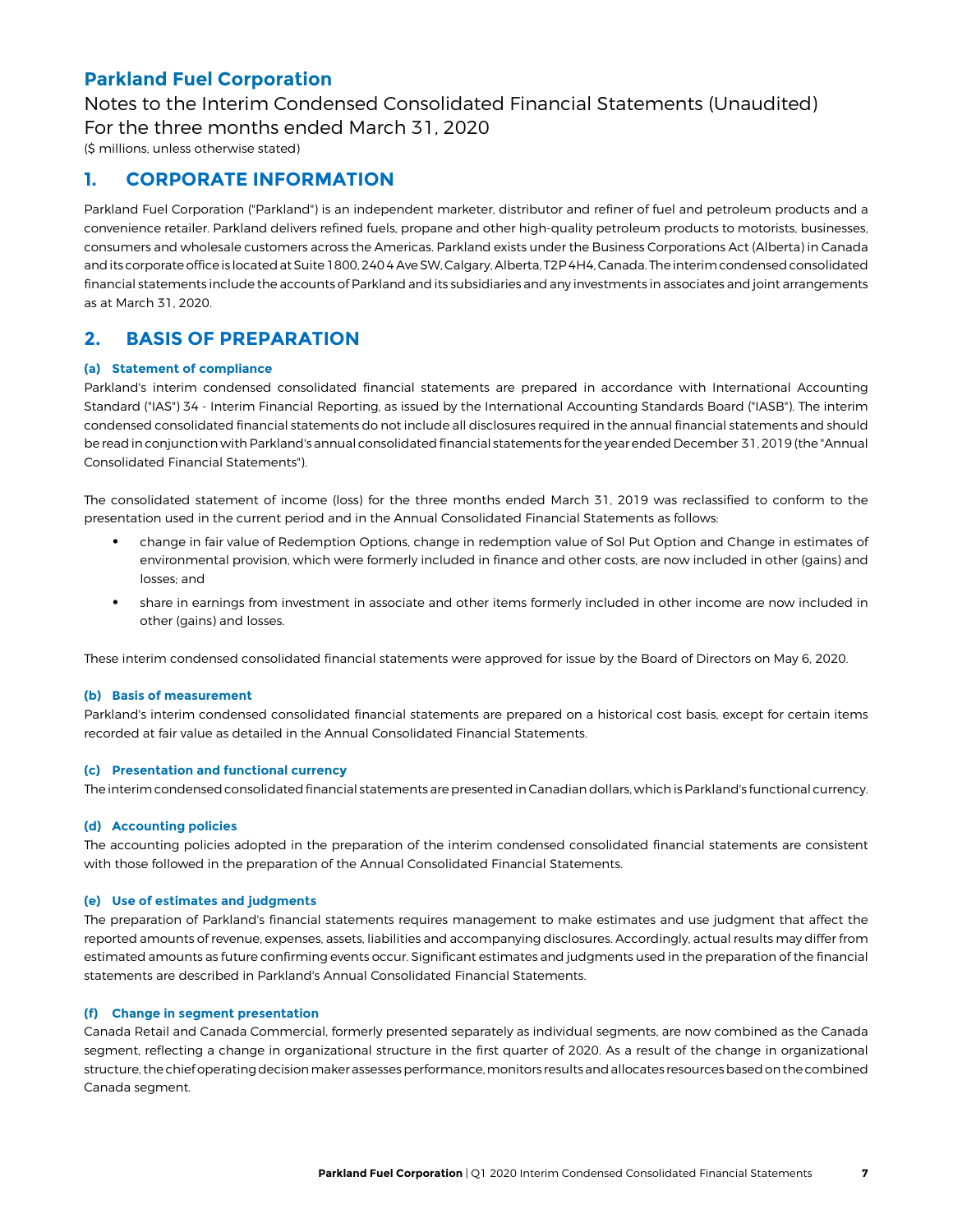Notes to the Interim Condensed Consolidated Financial Statements (Unaudited) For the three months ended March 31, 2020

(\$ millions, unless otherwise stated)

### **3. NET EARNINGS (LOSS) PER SHARE**

|                                                                                                    | Three months ended March 31. |         |  |
|----------------------------------------------------------------------------------------------------|------------------------------|---------|--|
|                                                                                                    | 2020                         | 2019    |  |
| Net earnings (loss) attributable to Parkland                                                       | (79)                         | 77      |  |
| Weighted average number of common shares (000's of shares)                                         | 148.375                      | 145.175 |  |
| Effect of dilutive securities (000's of shares)                                                    |                              | 3,499   |  |
| Weighted average number of common shares adjusted for the effects of dilution<br>(000's of shares) | 148.375                      | 148.674 |  |
| Net earnings (loss) per share (\$ per share)                                                       |                              |         |  |
| Basic                                                                                              | (0.53)                       | 0.53    |  |
| Diluted                                                                                            | (0.53)                       | 0.52    |  |

### **4. INVENTORIES**

|                                      | March 31, 2020 | December 31, 2019 |
|--------------------------------------|----------------|-------------------|
| Gas and diesel                       | 288            | 461               |
| Liquid petroleum gas                 | 14             | 35                |
| Other fuel and petroleum products    | 89             | 142               |
| Lubricants                           | 89             | 82                |
| Convenience store and other non-fuel | 63             | 60                |
|                                      | 543            | 780               |

Other fuel and petroleum products include crude oil, aviation fuel, asphalt, fuel oils, gas oils, ethanol, and biodiesel. For the three months ended March 31, 2020, \$3,606 (2019 - \$3,345) of inventories was recognized within cost of purchases. Inventory writedowns recognized within expenses for the three months ended March 31, 2020 were \$52 (2019 - nil), of which \$39 relates to the Supply segment and \$13 relates to the International segment.

## **5. PROPERTY, PLANT AND EQUIPMENT**

|                                    | Note | Land | Land<br>improvements | <b>Buildings and</b><br>structures | <b>Plant and</b><br>equipment | Right-of-use<br>assets | Total |
|------------------------------------|------|------|----------------------|------------------------------------|-------------------------------|------------------------|-------|
| Cost                               |      |      |                      |                                    |                               |                        |       |
| As at January 1, 2020              |      | 975  | 155                  | 633                                | 2,458                         | 614                    | 4,835 |
| Additions                          |      |      | 6                    | 25                                 | 118                           | 42                     | 191   |
| 2020 USA Acquisition               | 16   | 5    | —                    | 8                                  | 14                            | -                      | 27    |
| Change in ARO costs                |      | (11) | (2)                  | (10)                               | (45)                          | (3)                    | (71)  |
| Disposals and other<br>adjustments |      | (5)  |                      | (1)                                | (6)                           | (19)                   | (31)  |
| Exchange differences               |      | 29   | 4                    | 20                                 | 58                            | 32                     | 143   |
| As at March 31, 2020               |      | 993  | 163                  | 675                                | 2,597                         | 666                    | 5,094 |
| <b>Depreciation</b>                |      |      |                      |                                    |                               |                        |       |
| As at January 1, 2020              |      |      | 42                   | 137                                | 784                           | 125                    | 1,088 |
| Depreciation                       |      |      | 3                    | 11                                 | 59                            | 42                     | 115   |
| Disposals and other<br>adjustments |      |      |                      |                                    | (2)                           | (15)                   | (17)  |
| Exchange differences               |      |      |                      | $\mathbf{2}$                       | 13                            | 6                      | 22    |
| As at March 31, 2020               |      |      | 46                   | 150                                | 854                           | 158                    | 1,208 |
| <b>Net book value</b>              |      |      |                      |                                    |                               |                        |       |
| As at March 31, 2020               |      | 993  | 117                  | 525                                | 1,743                         | 508                    | 3,886 |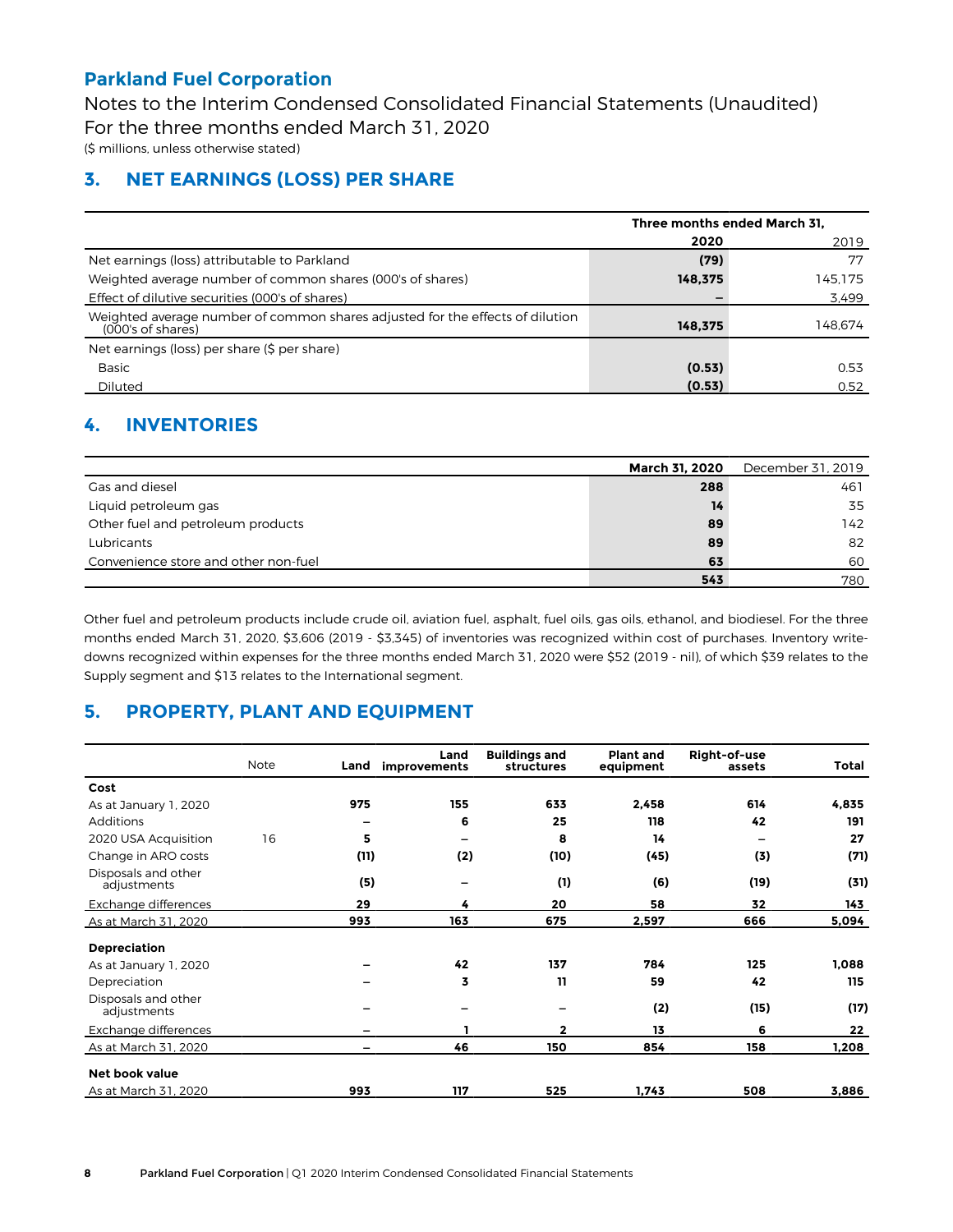Notes to the Interim Condensed Consolidated Financial Statements (Unaudited) For the three months ended March 31, 2020

(\$ millions, unless otherwise stated)

|                                               | <b>Note</b> | Land | Land<br>improvements | <b>Buildings and</b><br><b>structures</b> | <b>Plant and</b><br>equipment | Right-of-use<br>assets <sup>(1)</sup> | Total |
|-----------------------------------------------|-------------|------|----------------------|-------------------------------------------|-------------------------------|---------------------------------------|-------|
| Cost                                          |             |      |                      |                                           |                               |                                       |       |
| As at December 31, 2018                       |             | 668  | 113                  | 418                                       | 1.746                         | 7                                     | 2.952 |
| IFRS 16 Adjustment                            |             |      |                      |                                           |                               | 239                                   | 239   |
| Adjusted balance as at<br>January 1, 2019     |             | 668  | 113                  | 418                                       | 1.746                         | 246                                   | 3.191 |
| Sol Transaction                               | 16          | 298  | 25                   | 128                                       | 379                           | 172                                   | 1.002 |
| Additions                                     |             | 10   | 19                   | 87                                        | 332                           | 239                                   | 687   |
| 2019 USA Acquisitions                         | 16          | 15   | 3                    | 11                                        | 21                            | 4                                     | 54    |
| Change in ARO costs and<br>other acquisitions |             |      | -                    |                                           | 18                            |                                       | 18    |
| Disposals and other<br>adjustments            |             | (7)  | (3)                  | (4)                                       | (20)                          | (44)                                  | (78)  |
| Exchange differences                          |             | (9)  | (2)                  | (7)                                       | (18)                          | (3)                                   | (39)  |
| As at December 31, 2019                       |             | 975  | 155                  | 633                                       | 2.458                         | 614                                   | 4.835 |
| <b>Depreciation</b>                           |             |      |                      |                                           |                               |                                       |       |
| As at January 1, 2019                         |             |      | 27                   | 92                                        | 564                           | $\overline{2}$                        | 685   |
| Depreciation                                  |             |      | 16                   | 47                                        | 237                           | 142                                   | 442   |
| Disposals and other<br>adjustments            |             |      | (1)                  | (1)                                       | (11)                          | (15)                                  | (28)  |
| Exchange differences                          |             |      | —                    | (1)                                       | (6)                           | (4)                                   | (11)  |
| As at December 31, 2019                       |             |      | 42                   | 137                                       | 784                           | 125                                   | 1,088 |
| Net book value                                |             |      |                      |                                           |                               |                                       |       |
| As at December 31, 2019                       |             | 975  | 113                  | 496                                       | 1.674                         | 489                                   | 3,747 |

(1) The January 1, 2019 right-of use assets were adjusted to conform with IFRS 16, which replaces IAS 17 and related interpretations.

Included in property, plant and equipment as at March 31, 2020 are assets under construction of \$423 (December 31, 2019 - \$354), consisting primarily of construction and upgrades for the refinery within the Supply segment and for retail stations within the Canada, USA and International segments.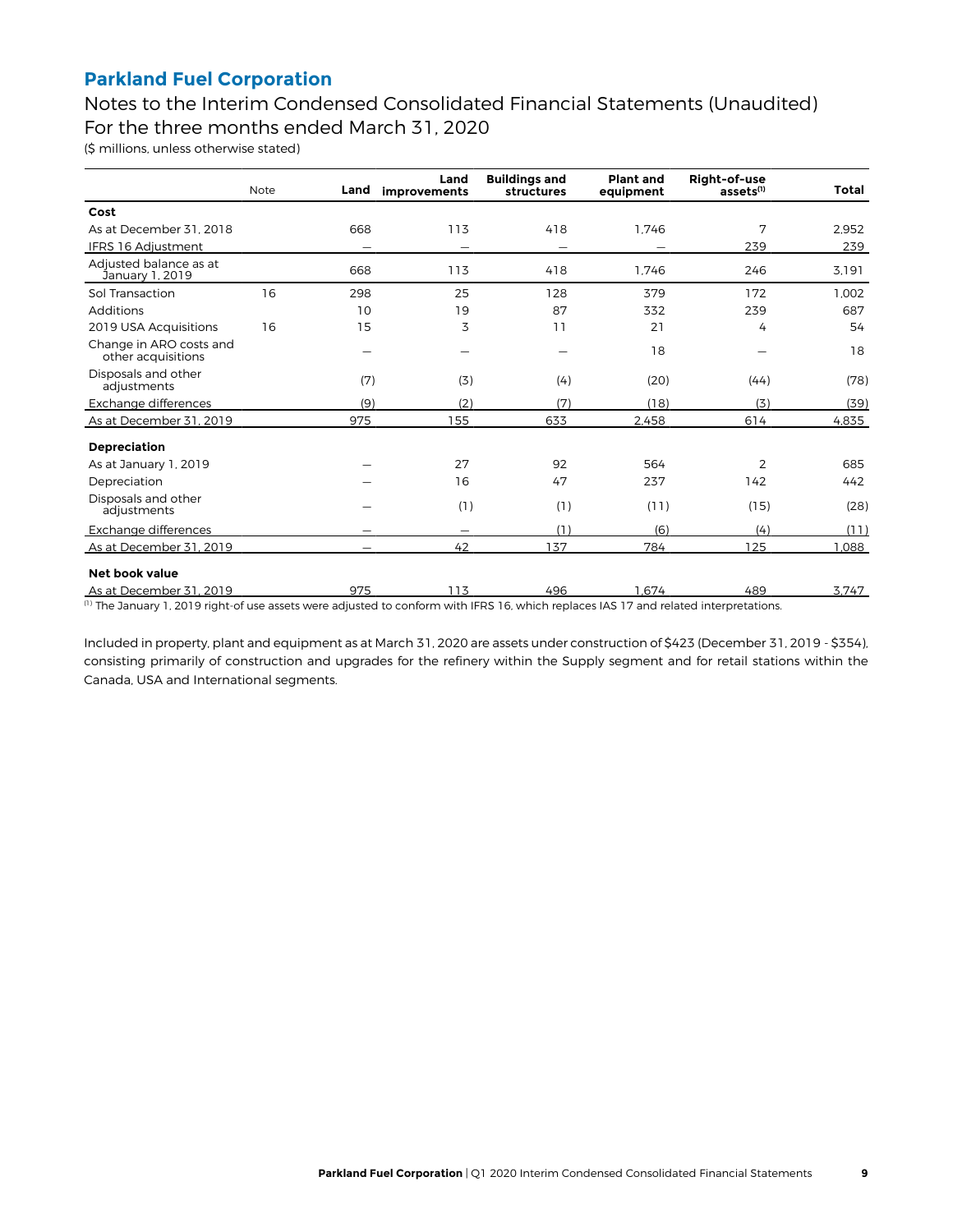Notes to the Interim Condensed Consolidated Financial Statements (Unaudited) For the three months ended March 31, 2020

(\$ millions, unless otherwise stated)

### **6. LEASES**

#### **(a) Parkland as a lessee**

The right-of-use assets carried as property, plant and equipment resulting from leases are presented below:

| Right-of-use assets                | Land, buildings<br>and structures | <b>Shipping</b><br>vessels | <b>Railcars</b> | Equipment    | Other | Total |
|------------------------------------|-----------------------------------|----------------------------|-----------------|--------------|-------|-------|
| Cost                               |                                   |                            |                 |              |       |       |
| As at January 1, 2020              | 306                               | 124                        | 90              | 8            | 86    | 614   |
| Additions                          | 25                                | 15                         |                 |              | ı     | 42    |
| Change in ARO costs                | (3)                               | $\overline{\phantom{0}}$   |                 |              | -     | (3)   |
| Disposals and other<br>adjustments | (6)                               | (11)                       | (2)             |              |       | (19)  |
| Exchange differences               | 10                                | 10                         | 9               |              | 3     | 32    |
| As at March 31, 2020               | 332                               | 138                        | 97              | 9            | 90    | 666   |
| <b>Depreciation</b>                |                                   |                            |                 |              |       |       |
| As at January 1, 2020              | 39                                | 41                         | 24              | $\mathbf{2}$ | 19    | 125   |
| Depreciation                       | 11                                | 17                         | 8               |              | 5     | 42    |
| Disposals and other<br>adjustments | (2)                               | (11)                       | (2)             |              |       | (15)  |
| Exchange differences               | ı                                 | 4                          | ı               |              |       | 6     |
| As at March 31, 2020               | 49                                | 51                         | 31              | 3            | 24    | 158   |
| <b>Net book value</b>              |                                   |                            |                 |              |       |       |
| As at March 31, 2020               | 283                               | 87                         | 66              | 6            | 66    | 508   |
|                                    |                                   |                            |                 |              |       |       |

| Right-of-use assets                | Note | Land, buildings<br>and structures | <b>Shipping</b><br>vessels | <b>Railcars</b>          | <b>Equipment</b> | Other          | Total          |
|------------------------------------|------|-----------------------------------|----------------------------|--------------------------|------------------|----------------|----------------|
| Cost                               |      |                                   |                            |                          |                  |                |                |
| As at January 1, 2019              |      | 187                               |                            | 37                       | 4                | 18             | 246            |
| Sol Transaction                    | 16   | 59                                | 83                         |                          |                  | 30             | 172            |
| <b>Additions</b>                   |      | 86                                | 58                         | 55                       | 4                | 36             | 239            |
| 2019 USA Acquisitions              | 16   | —                                 | -                          | $\overline{\phantom{0}}$ |                  | 4              | $\overline{4}$ |
| Disposals and other<br>adjustments |      | (28)                              | (15)                       |                          |                  | (1)            | (44)           |
| Exchange differences               |      | 2                                 | (2)                        | (2)                      |                  | (1)            | (3)            |
| As at December 31, 2019            |      | 306                               | 124                        | 90                       | 8                | 86             | 614            |
| <b>Depreciation</b>                |      |                                   |                            |                          |                  |                |                |
| As at January 1, 2019              |      |                                   |                            |                          |                  | $\overline{2}$ | 2              |
| Depreciation                       |      | 40                                | 58                         | 25                       | 2                | 17             | 142            |
| Disposals and other<br>adjustments |      | (1)                               | (14)                       |                          |                  |                | (15)           |
| Exchange differences               |      | —                                 | (3)                        | (1)                      |                  |                | (4)            |
| As at December 31, 2019            |      | 39                                | 41                         | 24                       | 2                | 19             | 125            |
| <b>Net book value</b>              |      |                                   |                            |                          |                  |                |                |
| As at December 31, 2019            |      | 267                               | 83                         | 66                       | 6                | 67             | 489            |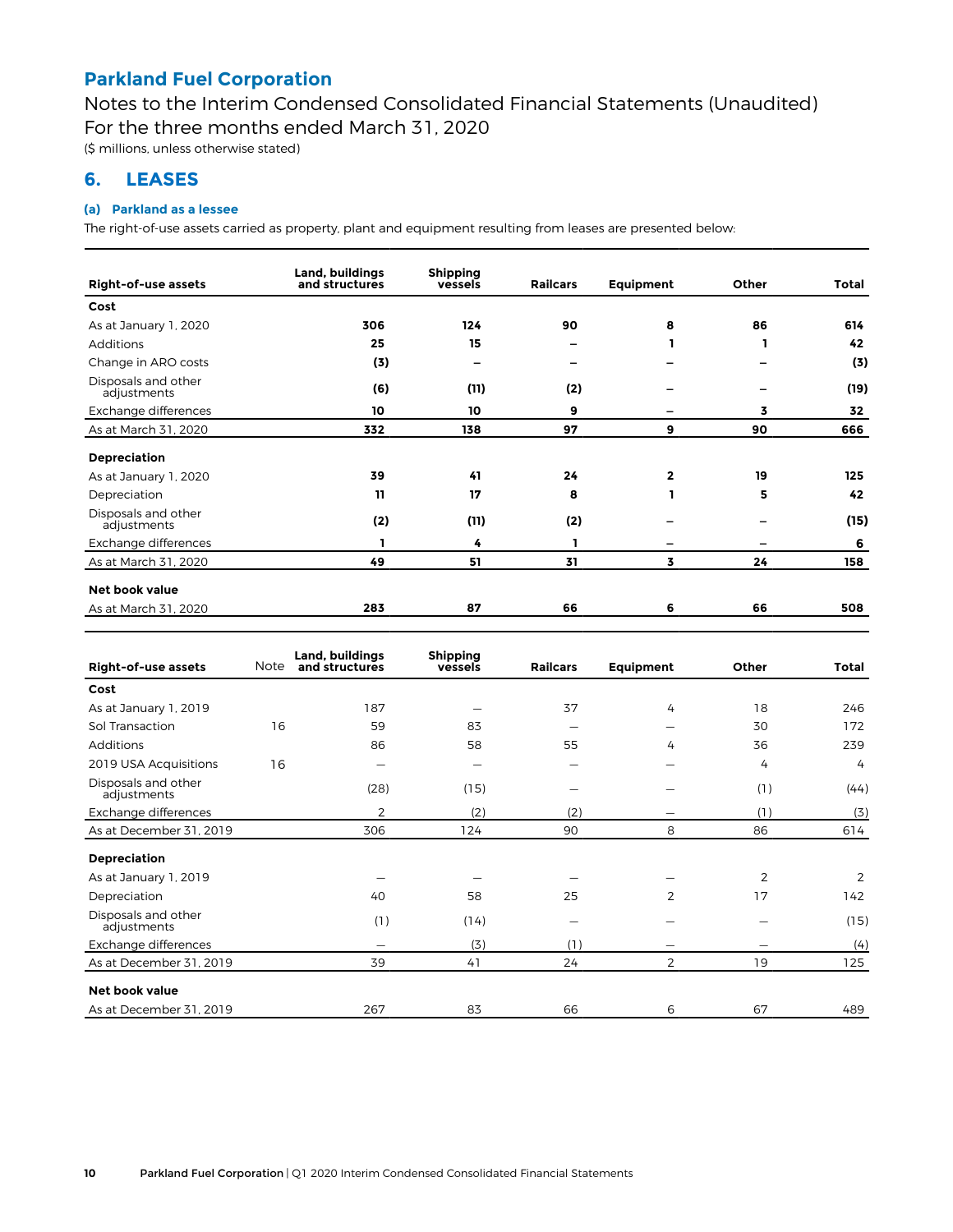Notes to the Interim Condensed Consolidated Financial Statements (Unaudited)

For the three months ended March 31, 2020

(\$ millions, unless otherwise stated)

#### **(b) Amounts recognized in the consolidated statements of income (loss)**

The consolidated statements of income (loss) include the following amounts relating to leases:

|                                                      | Three months ended March 31, |      |  |
|------------------------------------------------------|------------------------------|------|--|
|                                                      | 2020                         | 2019 |  |
| Depreciation charge on right-of-use assets           | 42                           | 71   |  |
| Interest expense on lease liabilities <sup>(1)</sup> | 8                            |      |  |
| Other lease expenses <sup>(2)</sup>                  | 26                           | 19   |  |
|                                                      | 76                           | 57   |  |

(1) See Note 17.

(2) Other lease expenses include payments for short-term, low-value and/or variable lease payments not included in lease liabilities, but included within operating costs and marketing, general and administrative expenses on the consolidated statements of income (loss).

## **7. INTANGIBLE ASSETS**

|                                        | Note | <b>Customer</b><br>relationships | <b>Trade</b><br>names    | Other<br>agreements      | Software<br>systems        | Total          |
|----------------------------------------|------|----------------------------------|--------------------------|--------------------------|----------------------------|----------------|
| Cost                                   |      |                                  |                          |                          |                            |                |
| As at January 1, 2020                  |      | 909                              | 311                      | 102                      | 95                         | 1,417          |
| Additions                              |      |                                  |                          | 3                        | 3                          | 6              |
| Other adjustments                      |      | -                                |                          |                          | 3                          | 3              |
| 2020 USA Acquisition                   | 16   | 16                               | ı.                       | 2                        |                            | 19             |
| Exchange differences                   |      | 36                               | 8                        | 4                        | п.                         | 49             |
| As at March 31, 2020                   |      | 961                              | 320                      | 111                      | 102                        | 1,494          |
| <b>Amortization</b>                    |      |                                  |                          |                          |                            |                |
| As at January 1, 2020                  |      | 320                              | 54                       | 38                       | 40                         | 452            |
| Amortization                           |      | 18                               | 6                        | 8                        | $\mathbf{2}$               | 34             |
| Exchange differences                   |      | 7                                | ı                        |                          | ı                          | 9              |
| As at March 31, 2020                   |      | 345                              | 61                       | 46                       | 43                         | 495            |
| <b>Net book value</b>                  |      |                                  |                          |                          |                            |                |
| As at March 31, 2020                   |      | 616                              | 259                      | 65                       | 59                         | 999            |
|                                        | Note | <b>Customer</b><br>relationships | <b>Trade</b><br>names    | Other<br>agreements      | <b>Software</b><br>systems | Total          |
| Cost                                   |      |                                  |                          |                          |                            |                |
| As at December 31, 2018                |      | 654                              | 250                      | 61                       | 67                         | 1,032          |
| IFRS 16 Adjustment                     |      | $\overline{\phantom{m}}$         |                          | (3)                      | $\overline{\phantom{m}}$   | (3)            |
| Adjusted balance as at January 1, 2019 |      | 654                              | 250                      | 58                       | 67                         | 1,029          |
| Sol Transaction                        | 16   | 256                              | 59                       | 29                       | $\qquad \qquad -$          | 344            |
| Additions                              |      | 1                                |                          | $\overline{\phantom{0}}$ | 28                         | 29             |
| 2019 USA Acquisitions                  | 16   | 9                                | 5                        | 6                        |                            | 20             |
| <b>Other Acquisitions</b>              |      | $\overline{\phantom{0}}$         | $\overline{\phantom{0}}$ | 10                       | $\overline{\phantom{0}}$   | 10             |
| Exchange differences                   |      | (11)                             | (3)                      | (1)                      |                            | (15)           |
| As at December 31, 2019                |      | 909                              | 311                      | 102                      | 95                         | 1.417          |
| <b>Amortization</b>                    |      |                                  |                          |                          |                            |                |
| As at January 1, 2019                  |      | 239                              | 36                       | 19                       | 24                         | 318            |
| Amortization                           |      | 80                               | 18                       | 19                       | 16                         | 133            |
| Exchange differences                   |      | ı                                | $\qquad \qquad -$        | $\overline{\phantom{0}}$ | $\overline{\phantom{0}}$   | $\overline{1}$ |
| As at December 31, 2019                |      | 320                              | 54                       | 38                       | 40                         | 452            |
| Net book value                         |      |                                  |                          |                          |                            |                |
| As at December 31, 2019                |      | 589                              | 257                      | 64                       | 55                         | 965            |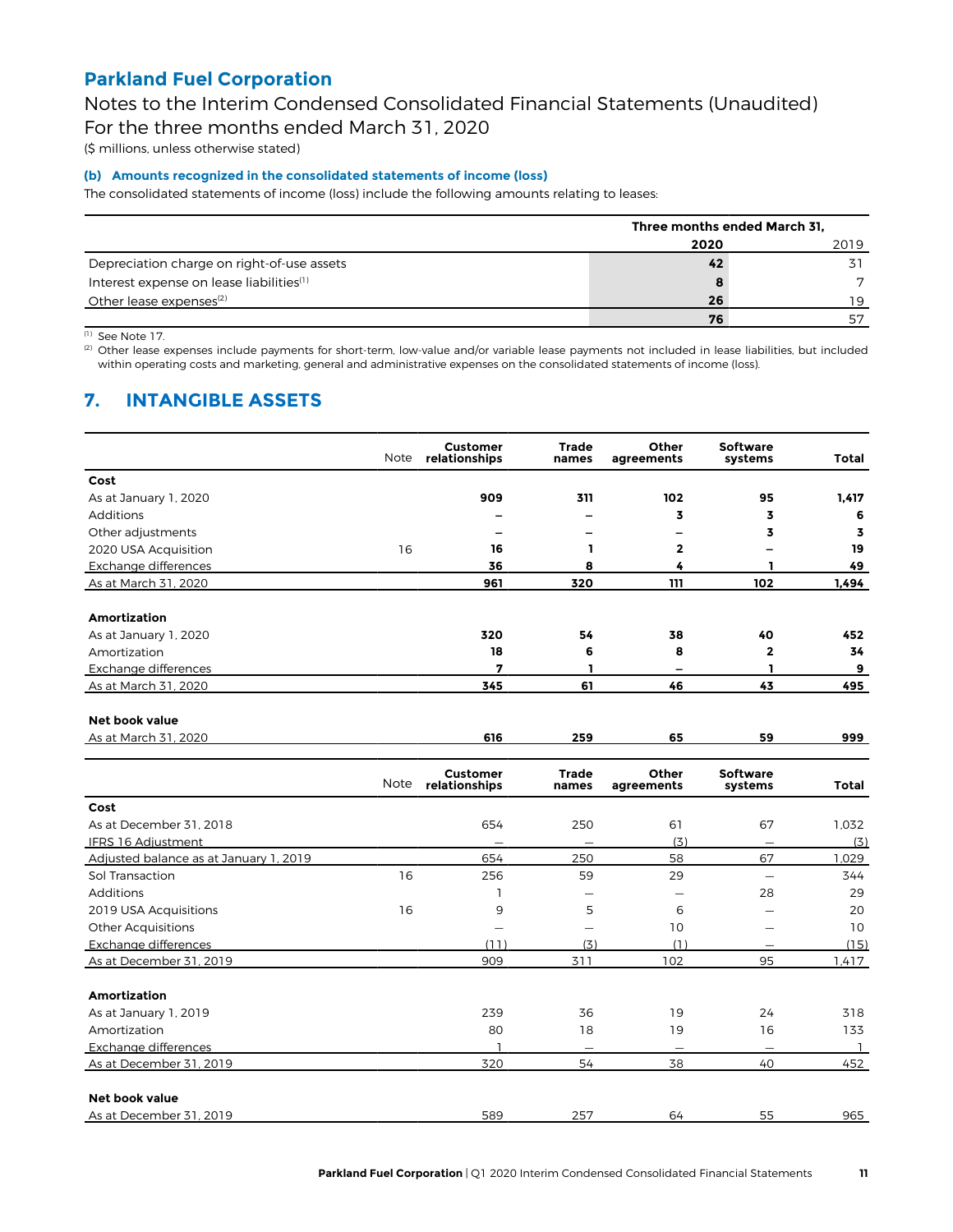Notes to the Interim Condensed Consolidated Financial Statements (Unaudited) For the three months ended March 31, 2020 (\$ millions, unless otherwise stated)

### **8. GOODWILL**

|                               | <b>Note</b> | January 1, 2020 to<br><b>March 31, 2020</b> | January 1, 2019 to<br>December 31, 2019 |
|-------------------------------|-------------|---------------------------------------------|-----------------------------------------|
| Goodwill, beginning of period |             | 1,811                                       | 1.305                                   |
| Sol Transaction               | 16          | -                                           | 505                                     |
| USA acquisitions              | 16          | 35                                          | 21                                      |
| <b>Other Acquisitions</b>     |             |                                             | 2                                       |
| Exchange differences          |             | 63                                          | (22)                                    |
| Goodwill, end of period       |             | 1,909                                       | .811                                    |

## **9. OTHER LONG-TERM ASSETS**

|                                                       | Note | March 31, 2020 | December 31, 2019 |
|-------------------------------------------------------|------|----------------|-------------------|
| Investment in associate $(1)$                         |      | 165            | 152               |
| Redemption Options                                    |      |                | 109               |
| Long-term prepaid expenses, deposits and other assets |      | 39             | 40                |
|                                                       |      | 213            | 301               |

(1) Investment in associate includes an investment in Société Anonyme de la Raffinerie des Antilles ("SARA Refinery").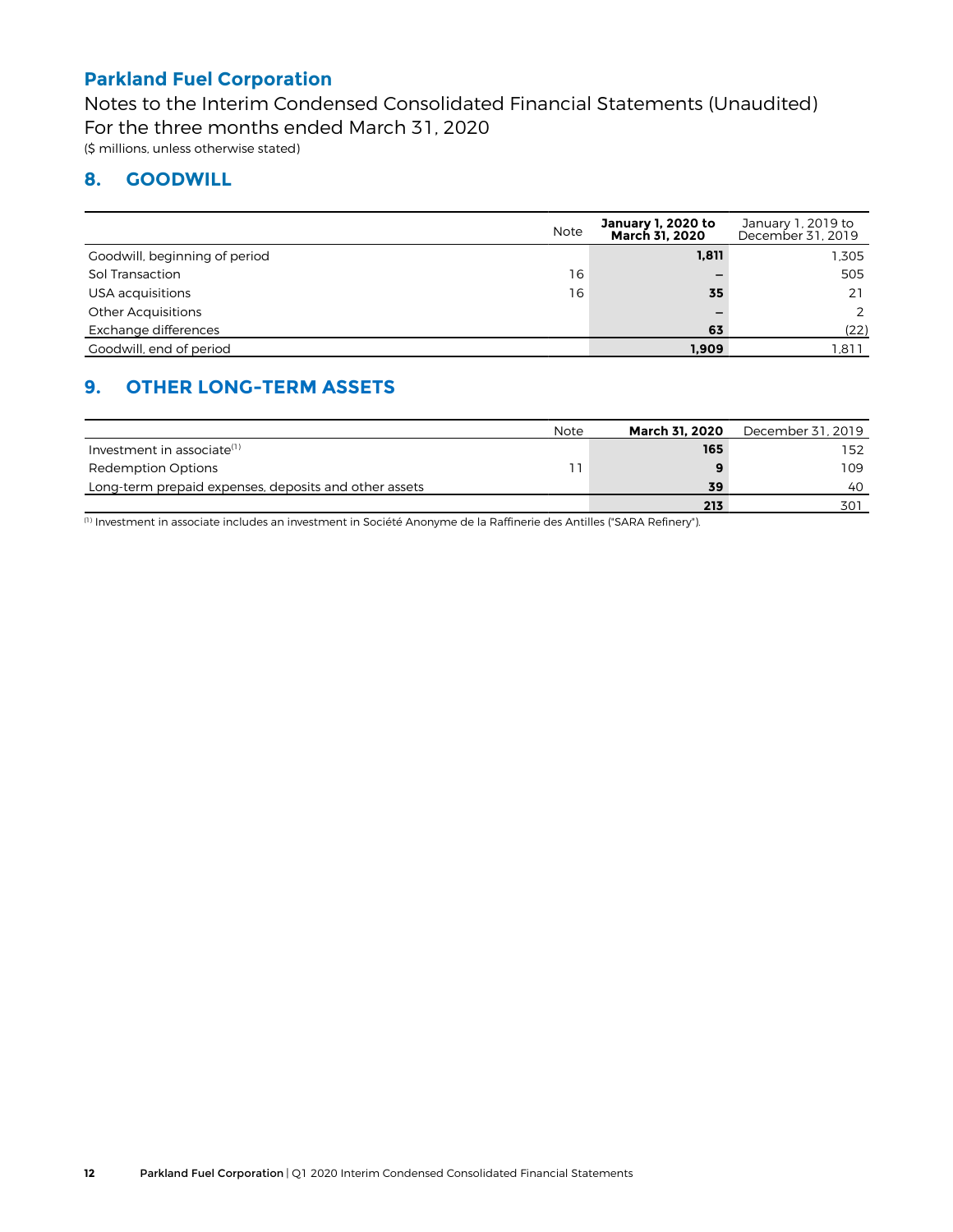Notes to the Interim Condensed Consolidated Financial Statements (Unaudited) For the three months ended March 31, 2020 (\$ millions, unless otherwise stated)

### **10. LONG-TERM DEBT**

|                                                                        | <b>March 31, 2020</b> | December 31, 2019 |
|------------------------------------------------------------------------|-----------------------|-------------------|
| Credit Facility (a)                                                    | 910                   | 610               |
| Senior Notes (b)                                                       |                       |                   |
| 5.50% Senior Notes, due 2021                                           | 200                   | 200               |
| 6.00% Senior Notes, due 2022                                           | 200                   | 200               |
| 5.75% Senior Notes, due 2024                                           | 300                   | 300               |
| 5.625% Senior Notes, due 2025                                          | 500                   | 500               |
| 6.00% US\$500 Senior Notes, due 2026                                   | 706                   | 648               |
| 6.50% Senior Notes, due 2027                                           | 300                   | 300               |
| 5.875% US\$500 Senior Notes, due 2027                                  | 706                   | 648               |
| Unamortized premium: Redemption Options                                | 26                    | 27                |
| Unamortized discount: deferred financing costs                         | (33)                  | (35)              |
|                                                                        | 2,905                 | 2,788             |
| Other notes                                                            | 14                    | 14                |
| Credit Facility, Senior Notes, and Other notes                         | 3,829                 | 3.412             |
|                                                                        |                       |                   |
| Lease obligations <sup>(1)</sup>                                       | 553                   | 526               |
| Total long-term debt                                                   | 4,382                 | 3,938             |
| Less: current portion of Credit Facility, Senior Notes and Other notes | (4)                   | (3)               |
| Less: current portion of Lease obligations                             | (109)                 | (112)             |
| Long-term debt                                                         | 4,269                 | 3,823             |

 $<sup>(1)</sup>$  Parkland has included extension options in the calculation of the lease liabilities in limited circumstances where it has the right to extend a lease</sup> term at its discretion and is reasonably certain to exercise the extension option.

Estimated principal repayments of the Credit Facility, Senior Notes, and other notes are as follows:

|                                    |      |      |      |              |     |                 | <b>Interest</b><br>included in<br>minimum<br>lease |       |
|------------------------------------|------|------|------|--------------|-----|-----------------|----------------------------------------------------|-------|
|                                    | 2020 | 2021 | 2022 | 2023         |     | 2024 Thereafter | payments                                           | Total |
| Credit Facility (a)                |      |      |      | 910          |     |                 |                                                    | 910   |
| Senior Notes (b)                   |      |      |      |              |     |                 |                                                    |       |
| 5.50% Senior Notes, due 2021       |      | 200  |      |              |     |                 |                                                    | 200   |
| 6.00% Senior Notes, due 2022       |      | -    | 200  |              |     |                 |                                                    | 200   |
| 5.75% Senior Notes, due 2024       |      |      |      |              | 300 |                 |                                                    | 300   |
| 5.625% Senior Notes, due 2025      |      |      |      |              |     | 500             | -                                                  | 500   |
| 6.00% US Senior Notes, due 2026    |      |      |      |              |     | 706             | -                                                  | 706   |
| 6.50% Senior Notes, due 2027       |      |      |      |              |     | 300             | -                                                  | 300   |
| 5.875% US Senior Notes, due 2027   | -    |      |      |              |     | 706             |                                                    | 706   |
| Other notes                        | 3    | 7    |      | $\mathbf{2}$ |     |                 |                                                    | 14    |
| Undiscounted Future Lease Payments | 122  | 123  | 95   | 78           | 56  | 252             | (173)                                              | 553   |
|                                    | 125  | 330  | 296  | 990          | 357 | 2,464           | (173)                                              | 4,389 |

#### **(a) Credit Facility**

On January 8, 2019, in connection with the Sol Transaction, the existing Credit Facility was amended and restated to expand the available facility and extend the maturity date (the "Credit Facility"). The Credit Facility includes a combined revolving facility amount of US\$780 and \$400 with a maturity date of January 8, 2023. The revolving facilities are extendible each year for a rolling four-year period at Parkland's option, subject to approval by the lenders.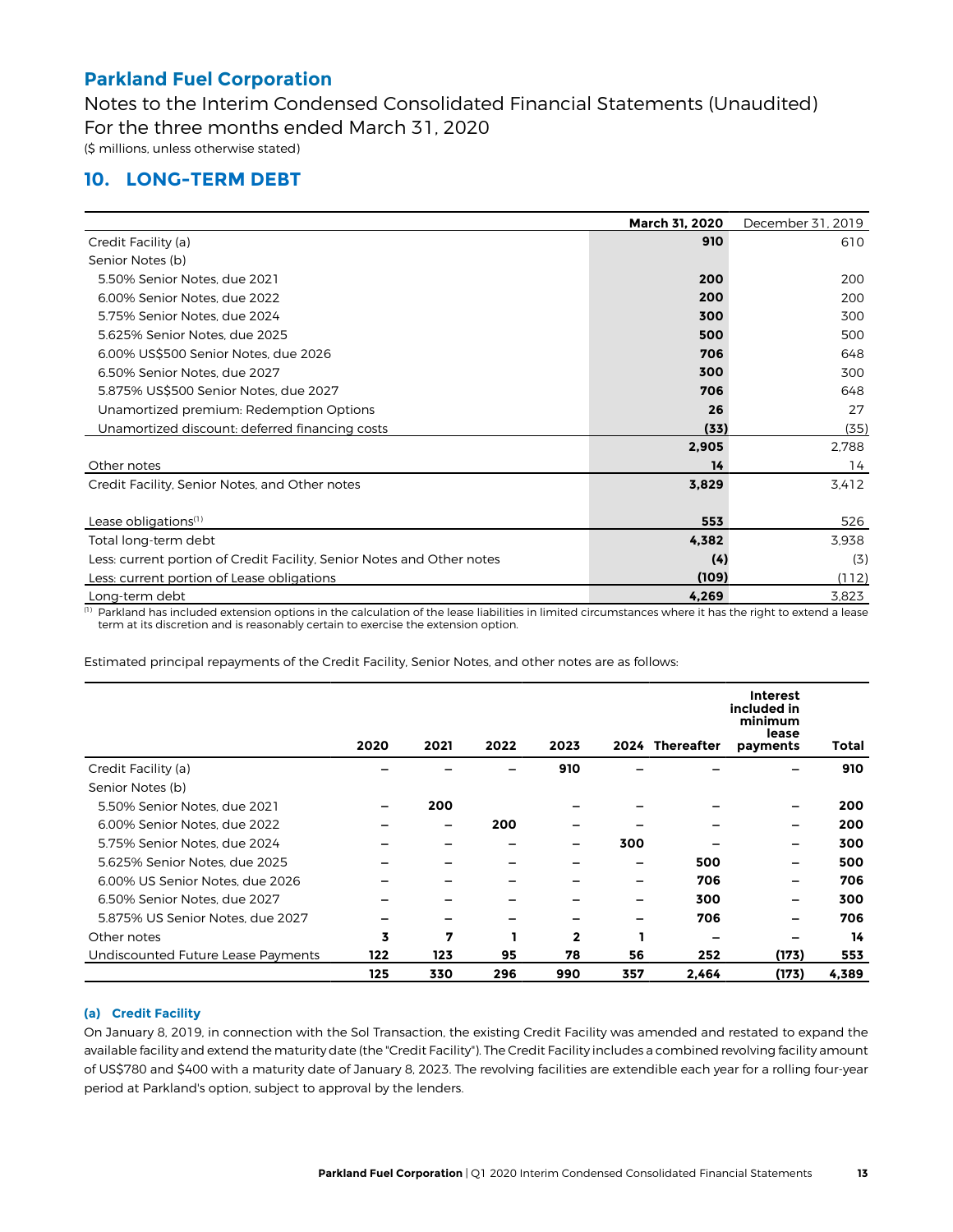Notes to the Interim Condensed Consolidated Financial Statements (Unaudited) For the three months ended March 31, 2020

(\$ millions, unless otherwise stated)

Details on the Credit Facility as at March 31, 2020 are as follows:

|                                                  | Rate           | <b>Maturity date</b> | <b>Effective rate</b> | <b>Balance</b> |
|--------------------------------------------------|----------------|----------------------|-----------------------|----------------|
| \$400 Canadian Syndicated<br>Facility            |                |                      |                       |                |
| Canadian Prime Rate Loan                         | Prime $+0.70%$ | January 8, 2023      | 3.15%                 | 98             |
| LIBOR Loan                                       | LIBOR + 1.70%  | January 8, 2023      | $2.62\% - 3.50\%$     | 104            |
| US\$780 US Syndicated<br>Facility                |                |                      |                       |                |
| US Prime Rate Loan                               | Prime + 0.70%  | January 8, 2023      | 3.95%                 | 269            |
| US LIBOR Loan                                    | LIBOR + 1.70%  | January 8, 2023      | 2.47% - 3.50%         | 439            |
| Outstanding borrowings under the Credit Facility |                |                      |                       | 910            |

Security on the Credit Facility consists of the assignment of insurance and a floating charge demand debenture, creating a first floating charge over all of Parkland's property and assets, except for those secured under the Intermediation Facility (see Note 11). Additionally, certain subsidiaries have provided security in connection with the Credit Facility.

Parkland provides guarantees on behalf of its subsidiaries in the form of letters of credit and surety bonds in the ordinary course of business. As at March 31, 2020, these guarantees amounted to \$271 (December 31, 2019 - \$272) and are not recognized in the interim condensed consolidated financial statements. Maturity dates for these guarantees vary and are up to and including June 29, 2021.

As at March 31, 2020, Parkland provided \$2,657 (December 31, 2019 - \$2,314) of unsecured guarantees to counterparties of commodities swaps and purchase and supply agreements of crude oil, fuel and other petroleum products.

#### **(b) Senior Notes**

The Senior Notes are unsecured obligations guaranteed by Parkland's subsidiaries, summarized as follows:

|                        | <b>Private placement date</b> | <b>Maturity date</b> | <b>Principal amount</b> |
|------------------------|-------------------------------|----------------------|-------------------------|
| 5.50% Senior Notes     | May 29, 2014                  | May 28, 2021         | 200                     |
| 6.00% Senior Notes     | November 21, 2014             | November 21, 2022    | 200                     |
| 5.75% Senior Notes     | September 16, 2016            | September 16, 2024   | 300                     |
| 5.625% Senior Notes    | May 9, 2017                   | May 9, 2025          | 500                     |
| 6.00% US Senior Notes  | March 23, 2018                | April 1, 2026        | 706                     |
| 6.50% Senior Notes     | November 21, 2018             | January 21, 2027     | 300                     |
| 5.875% US Senior Notes | July 10, 2019                 | July 15, 2027        | 706                     |
|                        |                               |                      | 2.912                   |

The Senior Notes contain covenants that limit Parkland's ability to incur additional debt, make certain restricted payments and investments, create liens, enter into transactions with affiliates, and consolidate, merge, transfer or sell all or substantially all of its property and assets. Interest on the Senior Notes is paid semi-annually and is recorded in finance costs. See Note 17.

#### **(c) Net Investment Hedge**

Parkland has designated certain USD-denominated debt and payable balances as a net investment hedge to mitigate foreign exchange risk related to foreign operations ("Net Investment Hedge") for which the US dollar is the functional currency. During the three months ended March 31, 2020, Parkland recognized a foreign exchange loss, net of tax, of \$128 (2019 - \$22) on these balances, representing the effective portion of the hedge in other comprehensive income (loss), offsetting exchange differences on translation of foreign operations.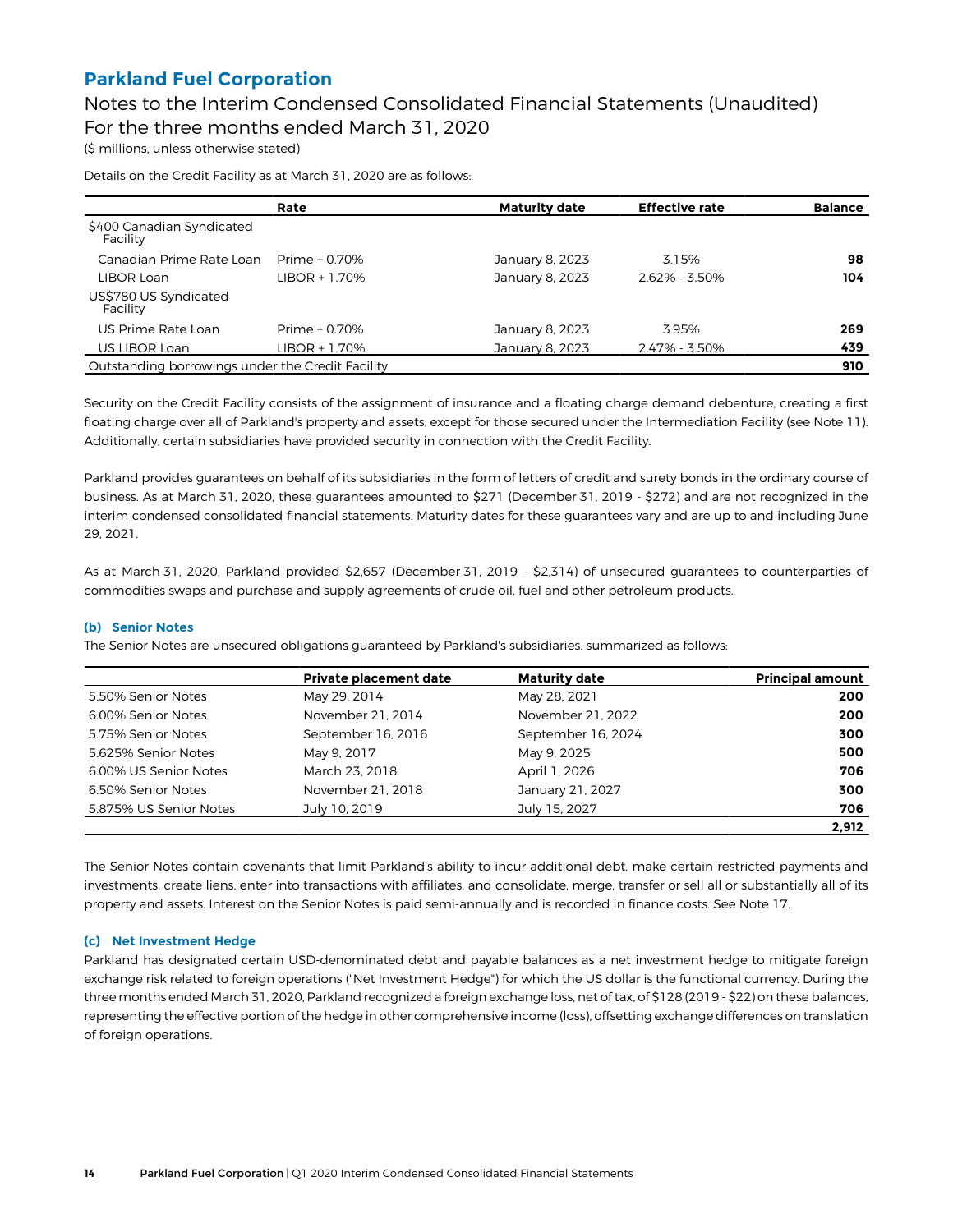Notes to the Interim Condensed Consolidated Financial Statements (Unaudited) For the three months ended March 31, 2020

(\$ millions, unless otherwise stated)

### **11. FINANCIAL INSTRUMENTS AND RISK MANAGEMENT ACTIVITIES**

Parkland's financial instruments consist of cash and cash equivalents, accounts receivable, long-term receivables, risk management and other derivative assets, substantially all accounts payable and accrued liabilities, dividends declared and payable, long-term debt, risk management and other derivative liabilities, and certain portions of other long-term assets and other liabilities.

#### **(a) Fair value measurement hierarchy**

The fair value hierarchy for Parkland's financial assets and liabilities measured at fair value is as follows:

|                                                                |             |                                                          | Fair value as at March 31, 2020                         |                                                           |       |
|----------------------------------------------------------------|-------------|----------------------------------------------------------|---------------------------------------------------------|-----------------------------------------------------------|-------|
|                                                                | <b>Note</b> | <b>Ouoted</b><br>prices in<br>active market<br>(Level 1) | <b>Significant</b><br>observable<br>inputs<br>(Level 2) | <b>Significant</b><br>unobservable<br>inputs<br>(Level 3) | Total |
|                                                                |             |                                                          |                                                         |                                                           |       |
| Risk management derivatives                                    |             |                                                          |                                                         |                                                           |       |
| Commodities swaps, forwards and futures contracts              |             |                                                          | 59                                                      |                                                           | 59    |
| Other derivatives                                              |             |                                                          |                                                         |                                                           |       |
| Emission credits and allowances                                |             |                                                          | 39                                                      |                                                           | 39    |
| Risk management and other derivatives - assets                 |             |                                                          | 98                                                      |                                                           | 98    |
| Risk management derivatives                                    |             |                                                          |                                                         |                                                           |       |
| Commodities swaps, forwards and futures contracts              |             |                                                          | (7)                                                     |                                                           | (7)   |
| US dollar forward exchange contract                            |             |                                                          | (1)                                                     |                                                           | (1)   |
| Other derivatives                                              |             |                                                          |                                                         |                                                           |       |
| Emission credits and allowances                                |             |                                                          | (18)                                                    |                                                           | (18)  |
| Risk management and other derivatives - liabilities            |             |                                                          | (26)                                                    |                                                           | (26)  |
| Other items included in other long-term assets                 |             |                                                          |                                                         |                                                           |       |
| Redemption Options (b)                                         | 9           |                                                          | 9                                                       |                                                           | 9     |
| Others                                                         |             |                                                          |                                                         | 13                                                        | 13    |
| Other items included in other long-term assets                 |             |                                                          | 9                                                       | 13                                                        | 22    |
| Other derivatives included in provisions and other liabilities |             |                                                          |                                                         |                                                           |       |
| Sol Put Option (c)                                             | 13          |                                                          |                                                         | (516)                                                     | (516) |
| Other derivatives included in prepaid expenses and other       |             |                                                          |                                                         |                                                           |       |
| Intermediation Facility Derivatives                            |             |                                                          | 41                                                      |                                                           | 41    |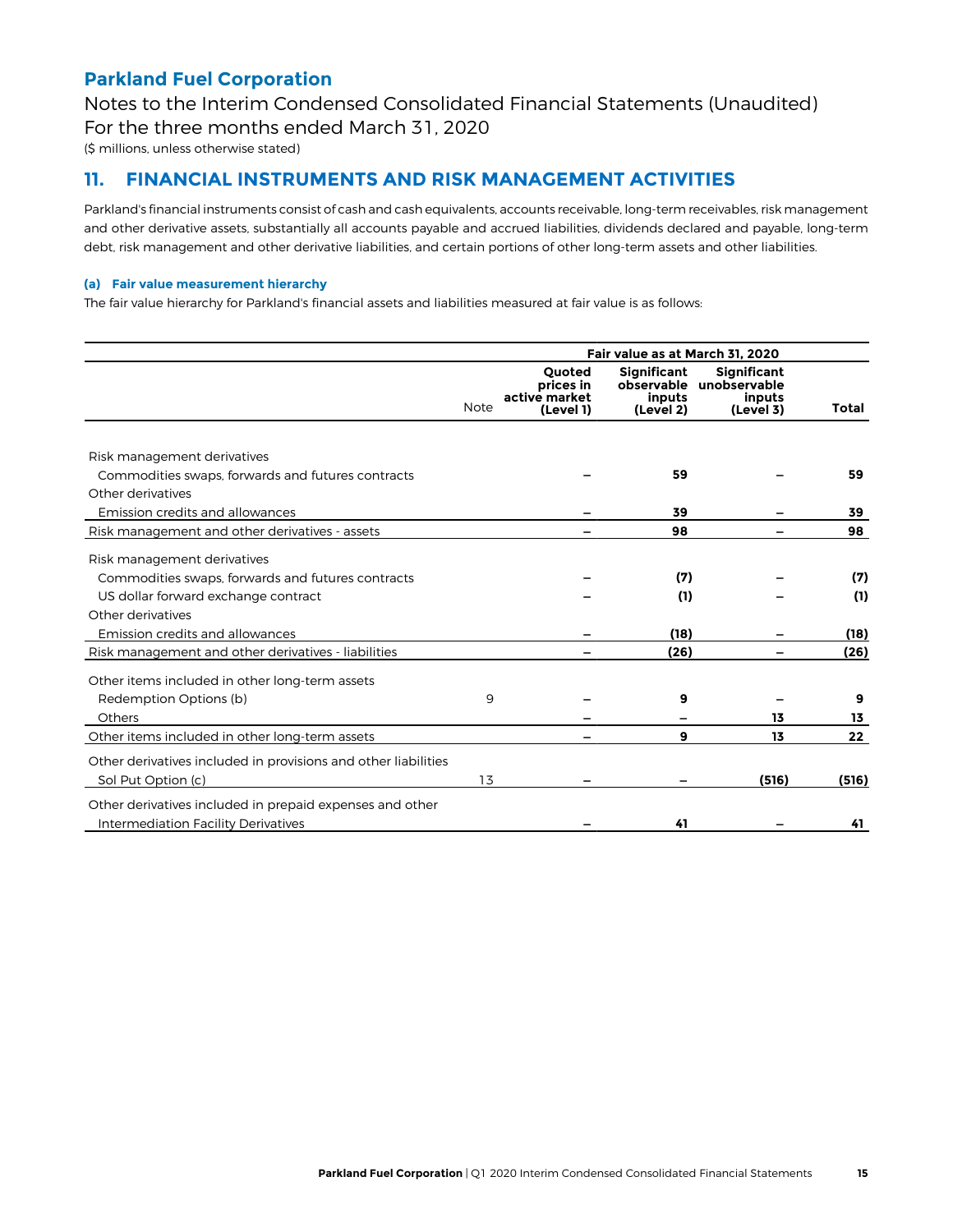### Notes to the Interim Condensed Consolidated Financial Statements (Unaudited) For the three months ended March 31, 2020

(\$ millions, unless otherwise stated)

|                                                                          | Fair value as at December 31, 2019 |                                                   |                                                  |                                                    |             |  |
|--------------------------------------------------------------------------|------------------------------------|---------------------------------------------------|--------------------------------------------------|----------------------------------------------------|-------------|--|
|                                                                          | <b>Note</b>                        | Quoted prices<br>in active<br>market<br>(Level 1) | Significant<br>observable<br>inputs<br>(Level 2) | Significant<br>unobservable<br>inputs<br>(Level 3) | Total       |  |
| Risk management derivatives                                              |                                    |                                                   |                                                  |                                                    |             |  |
| Commodities swaps, forwards and futures contracts                        |                                    |                                                   |                                                  |                                                    |             |  |
| Other derivatives                                                        |                                    |                                                   |                                                  |                                                    |             |  |
| Emission credits and allowances                                          |                                    |                                                   | 24                                               |                                                    | 24          |  |
| Risk management and other derivatives - assets                           |                                    |                                                   | 25                                               |                                                    | 25          |  |
| Risk management derivatives                                              |                                    |                                                   |                                                  |                                                    |             |  |
| Commodities swaps, forwards and futures contracts<br>Other derivatives   |                                    |                                                   | (8)                                              |                                                    | (8)         |  |
| Emission credits and allowances                                          |                                    |                                                   | (3)                                              |                                                    |             |  |
| Risk management and other derivatives - liabilities                      |                                    |                                                   | (11)                                             |                                                    | (3)<br>(11) |  |
| Other items included in other long-term assets<br>Redemption Options (b) | 9                                  |                                                   | 109                                              |                                                    | 109         |  |
| Others                                                                   |                                    |                                                   | 109                                              | 13<br>13                                           | 13<br>122   |  |
| Other items included in other long-term assets                           |                                    |                                                   |                                                  |                                                    |             |  |
| Other items included in provisions and other liabilities                 |                                    |                                                   |                                                  |                                                    |             |  |
| Intermediation Facility Derivatives                                      | 13                                 |                                                   | (9)                                              |                                                    | (9)         |  |
| Sol Put Option (c)                                                       | 13                                 |                                                   |                                                  | (486)                                              | (486)       |  |

There were no transfers between fair value measurement hierarchy levels during the three months ended March 31, 2020.

#### **(b) Redemption Options**

The Senior Unsecured Notes contain optional redemption features that allow Parkland to redeem the notes prior to maturity at a premium (the "Redemption Options"). The Redemption Options are accounted for as embedded derivative financial instruments and carried at a fair value of \$9 as at March 31, 2020 (December 31, 2019 - \$109) within other long-term assets.

#### **(c) Sol Put Option**

The Sol Transaction includes a non-expiring call right for Parkland to acquire (the "Sol Call Option"), and a non-expiring put right for the non-controlling shareholders of SIL to sell (the "Sol Put Option") the remaining outstanding shares of SIL at a proportionate purchase price based on Sol's contractually-defined trailing-twelve-month adjusted EBITDA, multiplied by 8.5, and including other adjustments as defined in the Sol Business Combination Agreement (the "Sol Agreement"). Parkland will have the non-expiring right to refuse the exercise of the Sol Put Option on up to two occasions. The Sol Put Option is first exercisable after the release of Parkland's audited consolidated financial statements for the year ended December 31, 2021. The Sol Call Option has no separate value as it is exercisable at Parkland's discretion.

The Sol Put Option is carried at redemption value of \$516 as at March 31, 2020. During the three months ended March 31, 2020, a change in redemption value of \$13 (2019 - \$30) was recorded within other (gains) and losses. See Note 18. Significant unobservable inputs and assumptions include: (i) a contractually defined trailing-twelve-month adjusted EBITDA of Sol multiplied by 8.5; (ii) other adjustments as defined in the Sol Agreement; and (iii) a discount rate of 8.125% (December 31, 2019 - 5.125%). An increase in adjusted EBITDA would result in an increase to the liability associated with the Sol Put Option. A 1% change in the discount rate would decrease or increase the liability associated with the Sol Put Option by \$6 (December 31, 2019 - \$7).

#### **(d) Other financial instruments**

The carrying values of cash and cash equivalents, accounts receivable, accounts payable and accrued liabilities, and dividends declared and payable approximate their fair values as at March 31, 2020 due to the short-term nature of these instruments. The carrying value of long-term receivables approximates fair value as at March 31, 2020, as Parkland currently issues loans and advances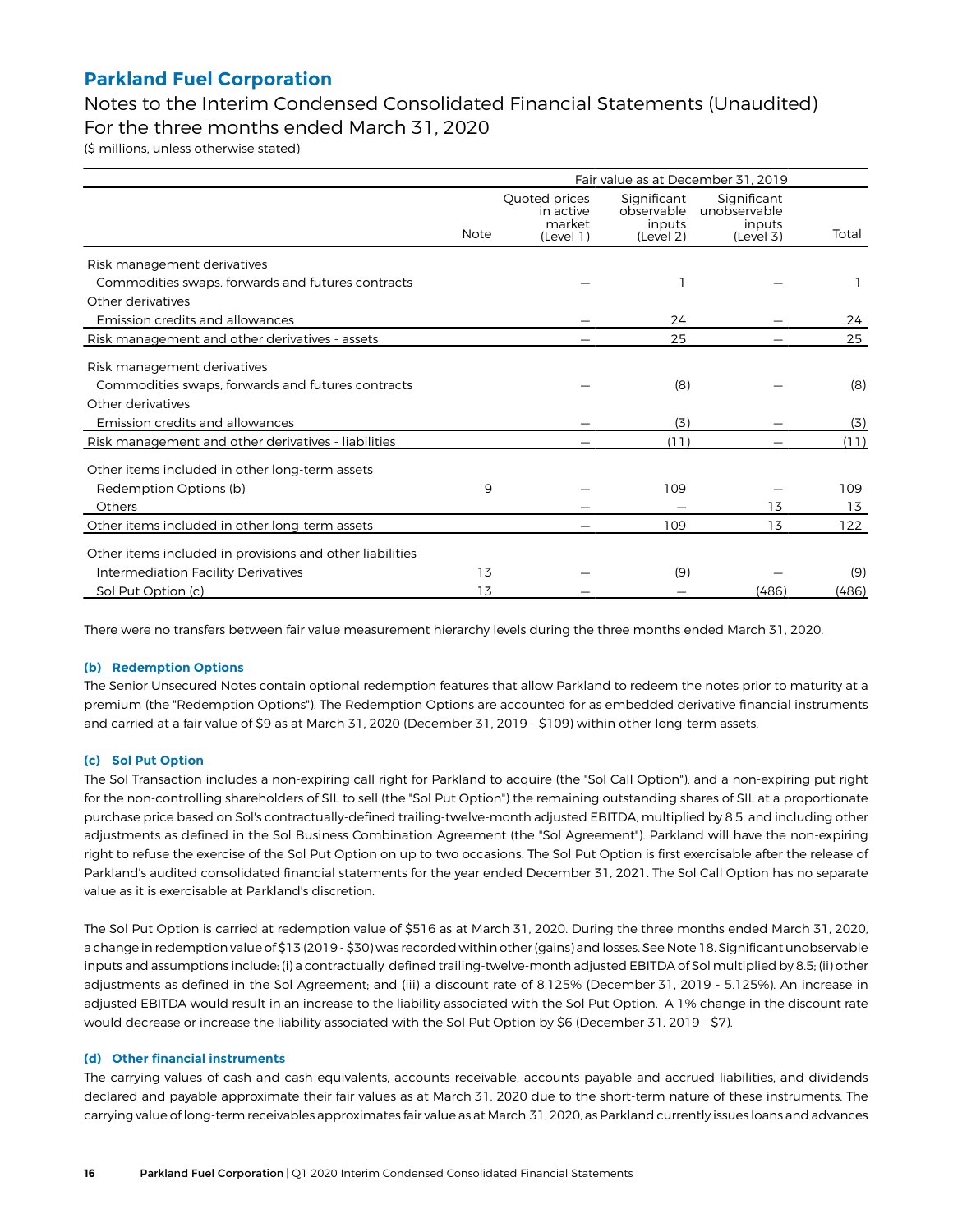## Notes to the Interim Condensed Consolidated Financial Statements (Unaudited)

For the three months ended March 31, 2020

(\$ millions, unless otherwise stated)

to dealers and customers at market terms. The Senior Unsecured Notes have a carrying value of \$2,912 and an estimated fair value of \$2,704 as at March 31, 2020 (December 31, 2019 - \$2,796 and \$2,939 respectively). The carrying value of other long-term debt and other liabilities approximates fair value as at March 31, 2020, as the interest rate on the long-term debt is adjusted periodically or liabilities were recently incurred.

#### **(e) Offsetting**

Parkland enters into enforceable netting arrangements that allow for the offsetting of financial assets and liabilities. The following financial assets and financial liabilities are subject to offsetting on the consolidated balance sheets:

|                                                     | <b>March 31, 2020</b> |                         |            |                 | December 31, 2019 |            |  |
|-----------------------------------------------------|-----------------------|-------------------------|------------|-----------------|-------------------|------------|--|
|                                                     | Gross<br>Amount       | Amount<br><b>Offset</b> | <b>Net</b> | Gross<br>Amount | Amount<br>Offset  | <b>Net</b> |  |
| Risk management and other derivatives – assets      | 107                   | (9)                     | 98         | 29              | (4)               | 25         |  |
| Risk management and other derivatives – liabilities | (35)                  |                         | (26)       | 15)             |                   |            |  |

### **12. SUPPLEMENTAL CASH FLOW INFORMATION**

#### **Net change in non-cash working capital**

#### **(a) Operating activities**

|                                                                              | Three months ended March 31, |       |
|------------------------------------------------------------------------------|------------------------------|-------|
|                                                                              | 2020                         | 2019  |
| Accounts receivable                                                          | 120                          | (70)  |
| Inventories                                                                  | 226                          | (111) |
| Prepaid expenses and other                                                   | (6)                          | (42)  |
| Accounts payable and accrued liabilities                                     | (157)                        | 135   |
| Income taxes payable                                                         | (54)                         |       |
| Income taxes receivable                                                      | (11)                         | 21    |
| Deferred revenue                                                             | 6                            |       |
| Total net change in non-cash working capital related to operating activities | 124                          | (62)  |

#### **(b) Financing activities**

|                                                                              | Three months ended March 31. |      |
|------------------------------------------------------------------------------|------------------------------|------|
|                                                                              | 2020                         | 2019 |
| Accounts receivable                                                          | -                            | (60) |
| Total net change in non-cash working capital related to financing activities | -                            | (60) |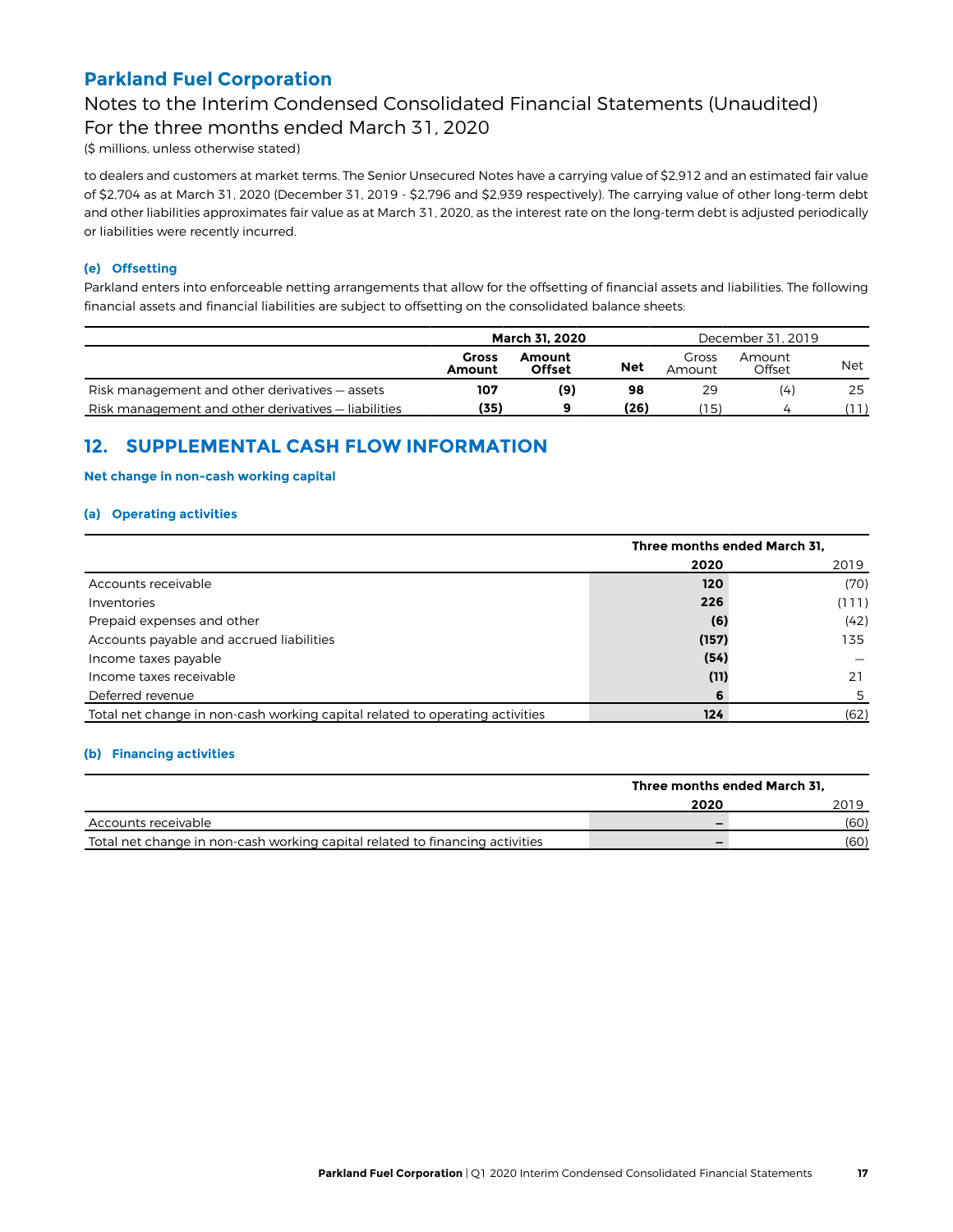Notes to the Interim Condensed Consolidated Financial Statements (Unaudited) For the three months ended March 31, 2020

(\$ millions, unless otherwise stated)

### **13. PROVISIONS AND OTHER LIABILITIES**

|                                                | <b>Note</b> | March 31, 2020 | December 31, 2019 |
|------------------------------------------------|-------------|----------------|-------------------|
| Intermediation Facility (a)                    |             | 181            | 302               |
| Intermediation Facility Derivatives (a)        |             |                | 9                 |
| Asset retirement obligations - current (b)     |             | 7              | 12                |
| Environmental provision - current              |             |                |                   |
| Deferred revenue                               |             | 30             | 22                |
| Short-term deposits, provisions and other      |             | 84             |                   |
| Provisions and other liabilities - current     |             | 303            | 345               |
|                                                |             |                |                   |
| Sol Put Option (c)                             | 11          | 516            | 486               |
| Asset retirement obligations - non-current (b) |             | 271            | 324               |
| Environmental provision - non-current          |             | 45             | 72                |
| Employee benefits and other                    |             | 36             | 34                |
| Long-term deposits, provisions and other       |             | 29             | 28                |
| <b>DSU</b> liability                           | 14          | 7              | 12                |
| Provisions and other liabilities - non-current |             | 904            | 956               |

#### **(a) Intermediation Facility Derivatives**

In 2017, Parkland entered into an International Swaps and Derivatives Association ("ISDA") intermediation agreement with a financial institution (the "Intermediation Facility") to fund a portion of the working capital requirements of the Burnaby Refinery that includes a daily settlement feature, which is accounted for as a derivative financial instrument carried at fair value (the "Intermediation Facility Derivatives"). On December 14, 2019, the Intermediation Facility was amended to extend the expiry to December 31, 2021. The Intermediation Facility involves structured purchases and sales of crude oil, refined products and other hydrocarbons (collectively, "Hydrocarbons"). The Intermediation Facility has a funding limit of: (i) up to US\$125 of accounts receivable balances; and (ii) the cost of Hydrocarbon inventory volumes up to 2,590 Mbbls. The Intermediation Facility is secured by Hydrocarbons and accounts receivable balances funded under the Intermediation Facility on a first-lien basis.

For the three months ended March 31, 2020, a realized gain of \$55 (2019 - loss of \$20) and an unrealized gain of \$9 (2019 - loss of \$14) relating to the Intermediation Facility Derivatives are included within cost of purchases on the consolidated statements of income (loss).

#### **(b) Asset retirement obligations**

|                                                                 | <b>Note</b> | January 1, 2020 to<br>March 31, 2020 | January 1, 2019 to<br>December 31, 2019 |
|-----------------------------------------------------------------|-------------|--------------------------------------|-----------------------------------------|
| Asset retirement obligations, beginning of period               |             | 336                                  | 219                                     |
| Additional provisions made in the period                        |             |                                      | 22                                      |
| Sol Transaction and other acquisitions                          | 16          |                                      | 102                                     |
| Obligations settled during the period                           |             | (1)                                  | (9)                                     |
| Change due to passage of time, discount rate and inflation rate |             | (74)                                 | 6                                       |
| Exchange differences                                            |             | 10                                   | (4)                                     |
| Asset retirement obligations, end of period                     |             | 278                                  | 336                                     |
|                                                                 |             |                                      |                                         |
| Current                                                         |             |                                      | 12                                      |
| Non-current                                                     |             | 271                                  | 324                                     |
| Asset retirement obligations, end of period                     |             | 278                                  | 336                                     |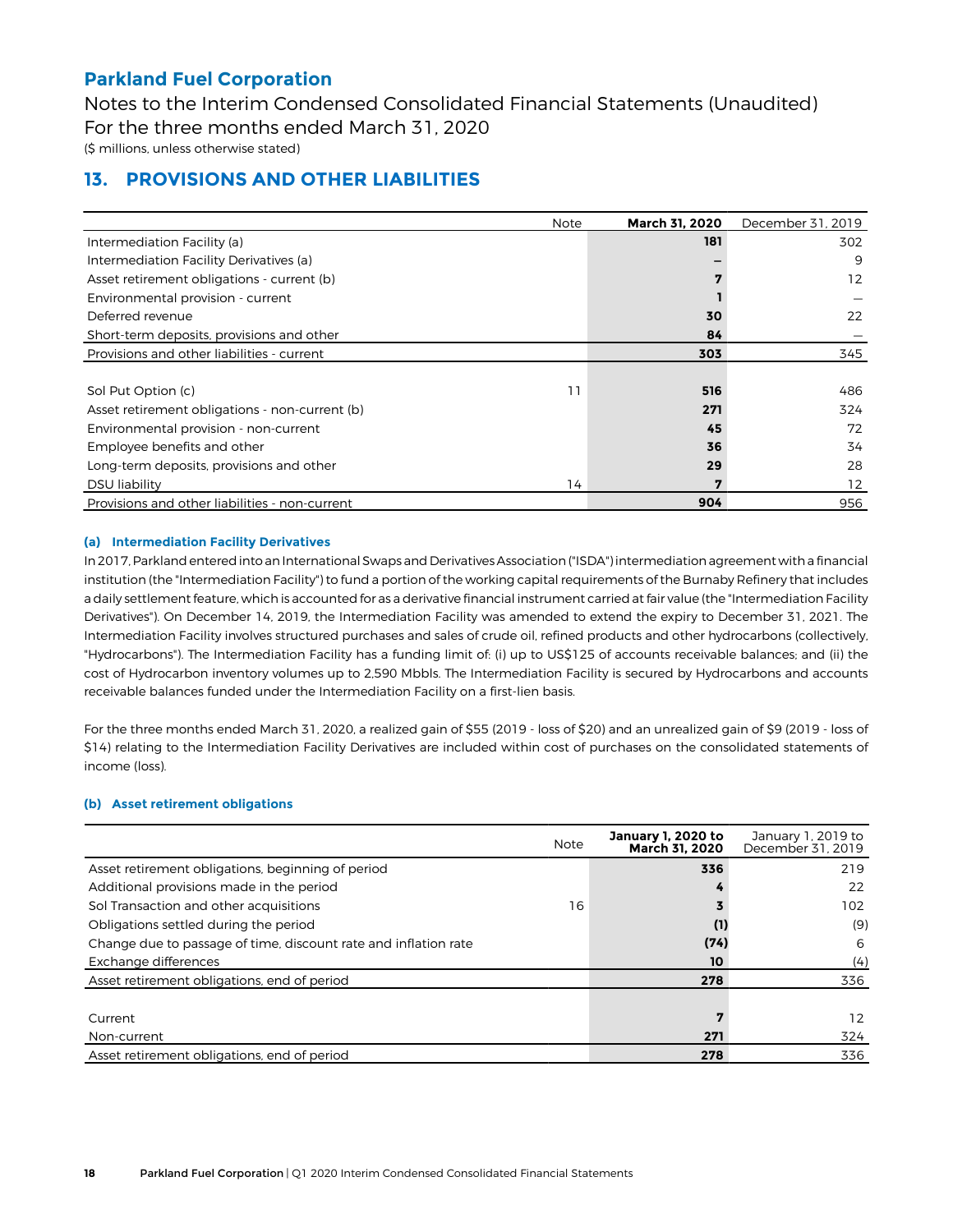## Notes to the Interim Condensed Consolidated Financial Statements (Unaudited)

For the three months ended March 31, 2020

(\$ millions, unless otherwise stated)

As at March 31, 2020, the inflation rate used to determine the value of future asset retirement costs ranged from 2.20% to 2.26% (December 31, 2019 - 2.20% to 2.26%) and the discount rates used to determine the present value of the future asset retirement costs ranged from 5.35% to 5.73% (December 31, 2019 - 3.43% to 3.86%). The total undiscounted estimated future cash flows required to settle Parkland's asset retirement obligations ("ARO") were \$627 as at March 31, 2020 (December 31, 2019 - \$601). These costs are expected to be paid up to 2068 (December 31, 2019 - 2068).

#### **(c) Sol Put Option**

|                                              | <b>Note</b> | January 1, 2020 to<br><b>March 31, 2020</b> | January 1, 2019 to<br>December 31, 2019 |
|----------------------------------------------|-------------|---------------------------------------------|-----------------------------------------|
| Sol Put Option, beginning of period          |             | 486                                         |                                         |
| Initial valuation, January 8, 2019           |             | -                                           | 494                                     |
| Change in redemption value of Sol Put Option | 18          | (13)                                        | 6                                       |
| Exchange differences                         |             | 43                                          | (14)                                    |
| Sol Put Option, end of period                |             | 516                                         | 486                                     |

See Note 11(c) for details.

## **14. SHAREHOLDERS' CAPITAL**

#### **(a) Shareholders' capital**

Authorized capital of Parkland consists of an unlimited number of common shares and an unlimited number of preferred shares issuable in series without par value. There are no preferred shares outstanding. Changes to shareholders' capital are as follows:

|                                                       | January 1, 2020 to<br>March 31, 2020  |                         | January 1, 2019 to<br>December 31, 2019 |                          |  |
|-------------------------------------------------------|---------------------------------------|-------------------------|-----------------------------------------|--------------------------|--|
|                                                       | Number of<br>common shares<br>(000's) | Amount<br>(\$ millions) | Number of<br>common shares<br>(000's)   | Amount<br>$(5 millions)$ |  |
| Shareholders' capital, beginning of period            | 148.205                               | 2.382                   | 133.668                                 | 1.886                    |  |
| Shares issued on Sol Transaction                      |                                       |                         | 12.231                                  | 423                      |  |
| Issued under dividend reinvestment plan, net of costs | 315                                   | 14                      | 1.524                                   | 62                       |  |
| Issued under share option plan                        | 45                                    |                         | 482                                     | 12                       |  |
| Issued on vesting of restricted share units           |                                       |                         | 300                                     |                          |  |
| Shareholders' capital, end of period                  | 148.565                               | 2.397                   | 148.205                                 | 2,382                    |  |

#### **(b) Share options, restricted share units, and deferred share units**

Details of share options, restricted share units ("RSUs") and deferred share units ("DSUs") held by officers and employees are summarized as follows:

| (000's)                                             | <b>March 31, 2020</b> | December 31, 2019 |
|-----------------------------------------------------|-----------------------|-------------------|
| Number of share options outstanding                 | 4.142                 | 3.610             |
| Number of share options outstanding and exercisable | 2,399                 | 2.235             |
| Number of RSUs outstanding                          | 1.784                 | 981               |
| Number of DSUs outstanding                          | 279                   | 250               |

Expenses related to share options, RSUs and DSUs for the three months ended March 31, 2020 are \$3 (2019 - \$5). The liability recorded for DSUs in provisions and other liabilities as at March 31, 2020 is \$7 (December 31, 2019 - \$12).

#### **(c) Base shelf prospectus**

On July 17, 2018, Parkland filed a base shelf prospectus ("Shelf Prospectus") for common shares, preferred shares, subscription receipts, warrants, debentures, notes and other evidence of indebtedness, as well as units composed of one or more of the aforementioned (collectively, the "Securities") with an aggregate offering amount of up to \$1,000. The Shelf Prospectus allows for the offering of the Securities from time to time in one or more offerings. Terms of the Securities, including, but not limited to, prices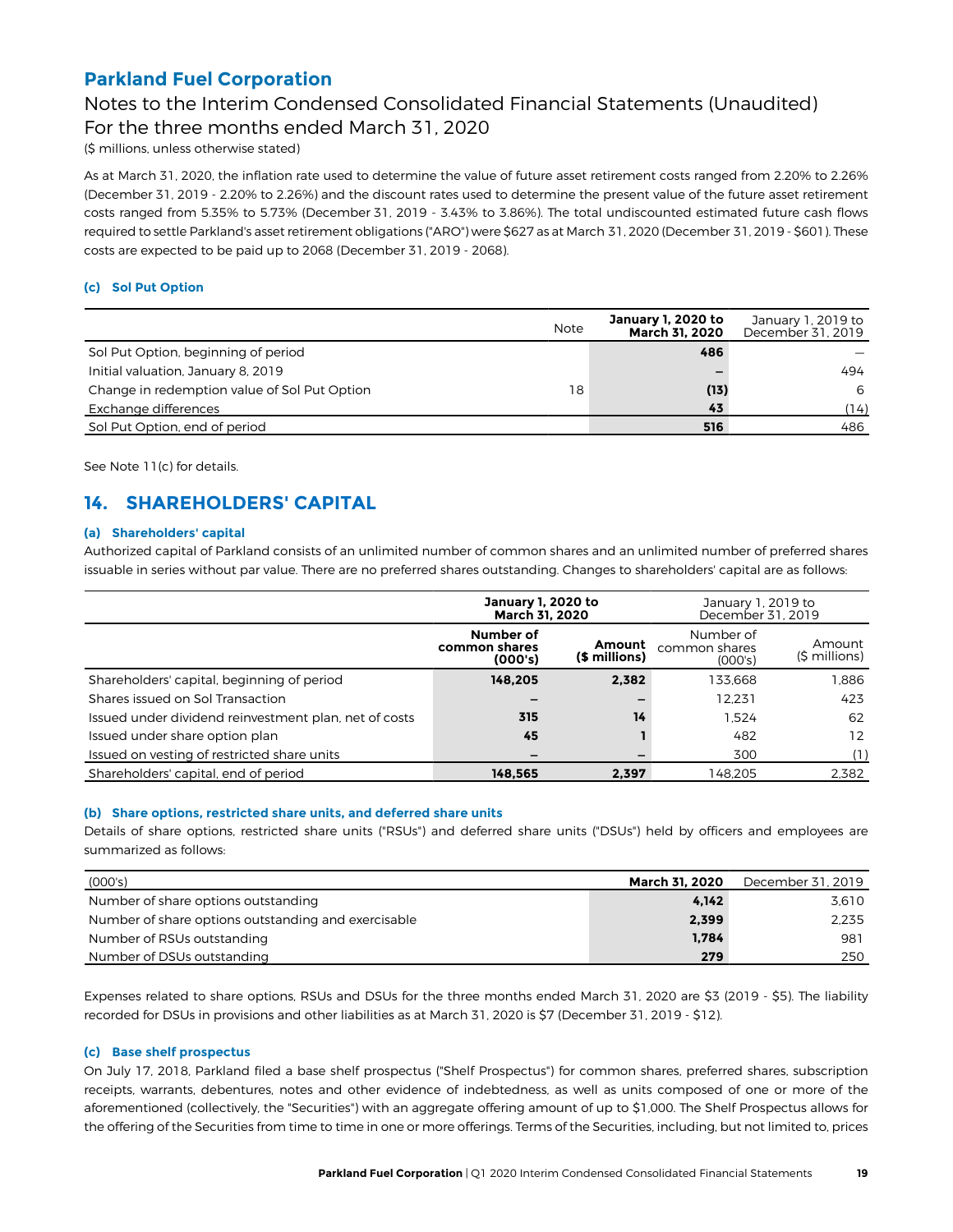### Notes to the Interim Condensed Consolidated Financial Statements (Unaudited)

For the three months ended March 31, 2020

(\$ millions, unless otherwise stated)

or maturity dates, will be determined at the date of issue. The Shelf Prospectus expires in August 2020. As at May 6, 2020, no Securities were issued under the Shelf Prospectus.

### **15. NON-CONTROLLING INTEREST**

Parkland's non-controlling interest ("NCI") represents a third party's 25% ownership interest in Sol. The businesses and assets included in Sol are predominantly located in the Caribbean and northern coast of South America. NCI is classified as a component of total equity.

Summarized financial information of Sol is provided below and is based on amounts before intercompany eliminations.

|                          | <b>March 31, 2020</b> | December 31, 2019 |
|--------------------------|-----------------------|-------------------|
| Current assets           | 794                   | 748               |
| Non-current assets       | 1,630                 | 1,541             |
| Current liabilities      | (369)                 | (382)             |
| Non-current liabilities  | (494)                 | (502)             |
| Total equity             | 1,561                 | 1.405             |
| Attributable to Parkland | 1,169                 | 1.054             |
| Attributable to NCI      | 392                   | 351               |

|                                                    | Three months ended March 31, |       |  |  |
|----------------------------------------------------|------------------------------|-------|--|--|
|                                                    | 2020                         | 2019  |  |  |
| Sales and operating revenue                        | 1,228                        | 1,062 |  |  |
| Cost of purchases                                  | 1,099                        | 901   |  |  |
| Adjusted gross profit <sup>(1)</sup>               | 161                          | 157   |  |  |
| Adjusted EBITDA attributable to NCI <sup>(1)</sup> | 23                           | 24    |  |  |
| Net earnings attributable to NCI                   | 5                            | 14    |  |  |
| Total comprehensive income attributable to NCI     | 41                           | 15    |  |  |
| Dividends paid to NCI                              |                              |       |  |  |

(1) See Note 20 for the calculation of Adjusted gross profit and Adjusted EBITDA attributable to NCI.

## **16. BUSINESS COMBINATIONS**

#### **(a) USA Acquisitions**

Parkland successfully completed the acquisition of all of the issued and outstanding equity interests of Kellerstrass Enterprises, LLC, as well as equity interests and the assets of certain of its affiliates (collectively "Kellerstrass") on February 14, 2020 (the "2020 USA Acquisition"). Kellerstrass is based in Salt Lake City and is a regional retail dealer and commercial fuel business with branches in Utah, Idaho and Wyoming. In addition to highly efficient trucking, routing and distribution practices, Kellerstrass brings a strategic 17-car rail spur and storage assets, commercial card locks and an 84-location dealer business. The 2020 USA Acquisition was financed through cash flows from operations and the Credit Facility, and the purchase consideration was settled in cash. Parkland expects to finalize the purchase price allocation for the acquisition no later than one year from the acquisition date.

During the year ended December 31, 2019, Parkland successfully completed the acquisition of: (i) all of the issued and outstanding equity interests of Tropic Oil Company, Inc. as well as equity interest and the assets of certain of its affiliates (collectively "Tropic"); (ii) certain assets and liabilities of Ken Bettridge Distributing Inc. ("KB Oil"); and (iii) certain assets and liabilities of Mort Distributing Inc. ("Mort"), all of which were accounted for as individually separate business combinations (collectively the "2019 USA Acquisitions"). There were no changes to the fair values of the identifiable assets and liabilities of the 2019 USA Acquisitions and Parkland expects to finalize these amounts no later than one year from the respective acquisition dates.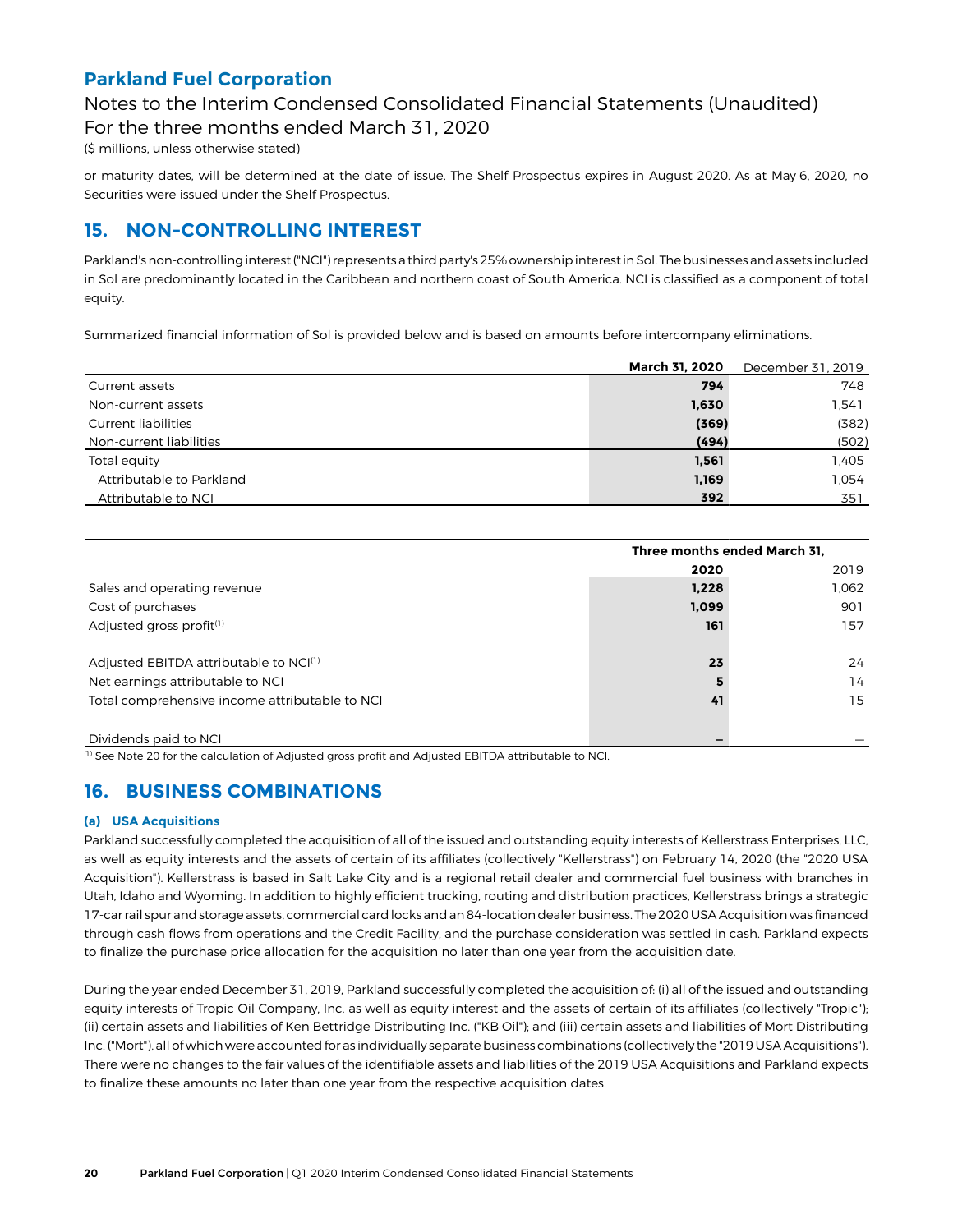### Notes to the Interim Condensed Consolidated Financial Statements (Unaudited) For the three months ended March 31, 2020

(\$ millions, unless otherwise stated)

#### **(b) Sol Transaction**

Parkland successfully completed the acquisition of 75% of the outstanding shares of Sol Investments SEZC ("SIL", previously named as Sol Investments Limited) on January 8, 2019 (the "Sol Transaction") for purchase price consideration of \$1,380, consisting of cash consideration of \$960 net of estimated cash assumed, working capital adjustments of \$9, gain on a US dollar currency hedge of \$12 and fair value of share consideration of \$423 (representing 12.2 million common shares calculated using the trading price of \$34.56 per share) in respect of the purchase price under the Sol Agreement. The issuance of common shares resulted in the noncontrolling shareholders of SIL owning 9.9% of the outstanding shares of Parkland immediately after closing. The cash consideration of the Sol Transaction was primarily financed through the Credit Facility (see Note 10).

The businesses and assets included in the Sol Transaction are predominantly located in the Caribbean and northern coast of South America and consisted of: (i) Sol's retail businesses, which include 268 company-owned or company-leased sites and 239 dealerowned and dealer-operated sites under brands such as Shell, Esso and Sol; (ii) Sol's supply and distribution businesses, which include owned or leased infrastructure assets including 32 import terminals, 7 pipelines, 3 marine berths and 10 charter ships; (iii) Sol's commercial and industrial businesses, which supply gasoline, diesel, fuel oil, propane and lubricants; and (iv) Sol's aviation businesses, which operate in 13 countries. The Sol Transaction provides Parkland access to key markets in 23 countries and comprehensive supply infrastructure in the Caribbean and northern coast of South America.

In addition, the Sol Agreement includes the Sol Call Option and the Sol Put Option. See Notes 11(c) and 13(c) for details. There were no changes to the fair values of the identifiable assets and liabilities of the Sol Transaction presented in the Annual Consolidated Financial Statements which were finalized during the three months ended March 31, 2020.

#### **(c) Other information**

Details of acquisition, integration and other costs are as follows:

|                                          | Three months ended March 31, |      |  |  |
|------------------------------------------|------------------------------|------|--|--|
|                                          | 2020                         | 2019 |  |  |
| Acquisition costs                        |                              |      |  |  |
| Integration costs <sup>(1)</sup>         |                              | 18   |  |  |
| Restructuring and other costs            | 17                           |      |  |  |
| Acquisition, integration and other costs | 21                           | 35   |  |  |

(1) Restructuring and other costs for the three months ended March 31, 2020 include \$22 in restructuring costs.

### **17. FINANCE COSTS**

|                                                 | Three months ended March 31, |              |  |  |  |
|-------------------------------------------------|------------------------------|--------------|--|--|--|
| Note                                            | 2020                         | 2019         |  |  |  |
| Interest on leases<br>h                         | 8                            | $\mathbf{r}$ |  |  |  |
| Interest on long-term debt                      | 51                           | 48           |  |  |  |
| Amortization, accretion and other finance costs |                              | 20           |  |  |  |
|                                                 | 63                           | 75           |  |  |  |

## **18. OTHER (GAINS) AND LOSSES**

|                                                |      | Three months ended March 31, |      |  |  |  |
|------------------------------------------------|------|------------------------------|------|--|--|--|
|                                                | Note | 2020                         | 2019 |  |  |  |
| Change in redemption value of Sol Put Option   | 13   | (13)                         | 30   |  |  |  |
| Change in fair value of Redemption Options     |      | 105                          | (27) |  |  |  |
| Change in estimates of environmental provision |      | (28)                         |      |  |  |  |
| Share in earnings from investment in associate |      | (2)                          | (2)  |  |  |  |
| Other                                          |      | (8)                          | (8)  |  |  |  |
|                                                |      | 54                           |      |  |  |  |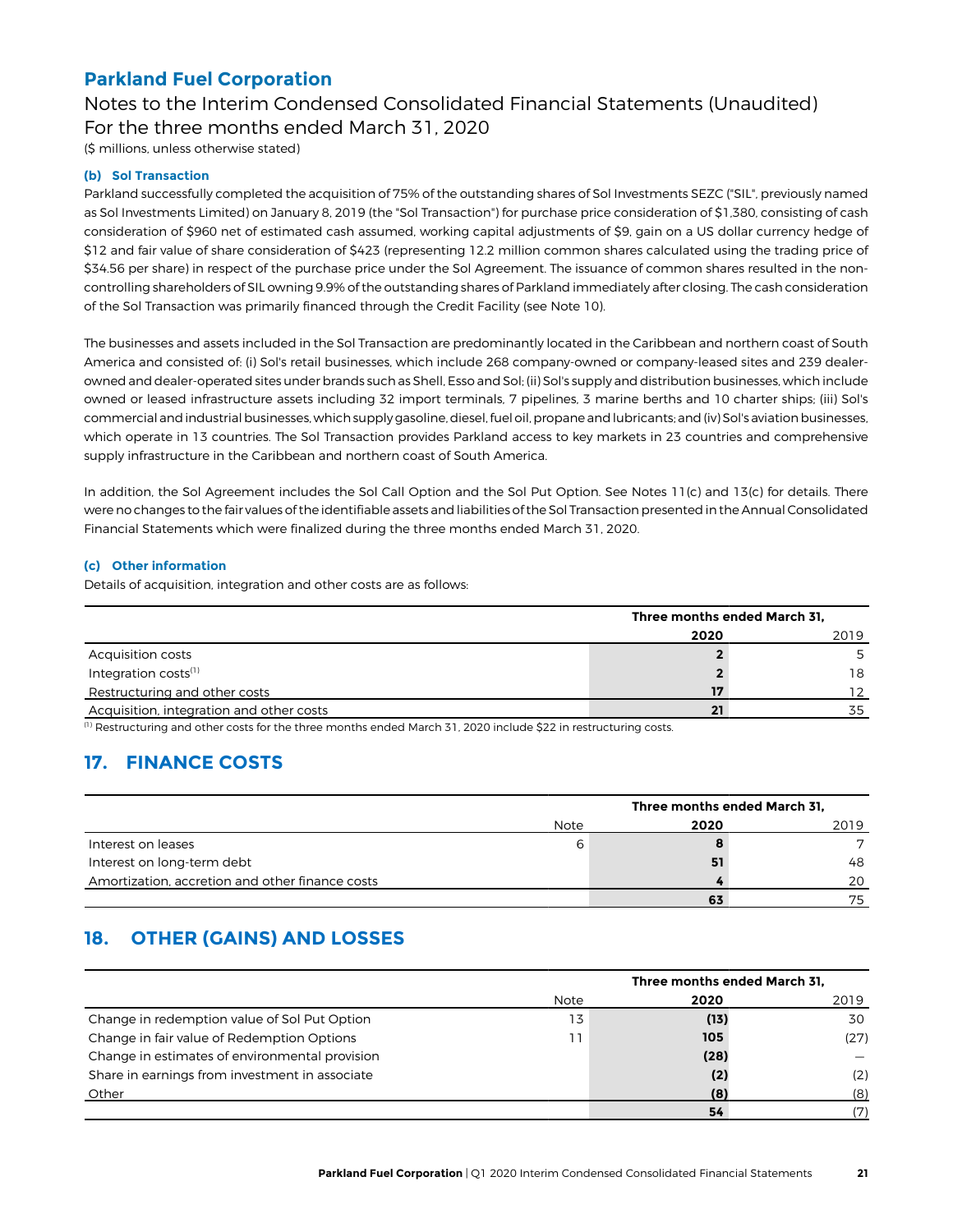### Notes to the Interim Condensed Consolidated Financial Statements (Unaudited)

For the three months ended March 31, 2020

(\$ millions, unless otherwise stated)

### **19. SALES AND OPERATING REVENUE**

The following table presents Parkland's revenue disaggregated by product type, amount and segment:

|                                                  |      | <b>Supply</b> |       |                          |                 |       |      | Canada <sup>(4)</sup> |       |       |  | <b>International</b> |  |  | <b>USA</b> |  | Consolidated |  |
|--------------------------------------------------|------|---------------|-------|--------------------------|-----------------|-------|------|-----------------------|-------|-------|--|----------------------|--|--|------------|--|--------------|--|
| For the three months ended March 31.             | 2020 | 2019          | 2020  | 2019                     | 2020            | 2019  | 2020 | 2019                  | 2020  | 2019  |  |                      |  |  |            |  |              |  |
| Gas and diesel                                   | 307  | 341           | 1.702 | .909                     | 947             | 811   | 420  | 227                   | 3.376 | 3.288 |  |                      |  |  |            |  |              |  |
| Liquid petroleum gas <sup>(1)</sup>              | 141  | 133           | 63    | 72                       | 12 <sup>°</sup> | 11    |      | 4                     | 223   | 220   |  |                      |  |  |            |  |              |  |
| Other fuel and petroleum products <sup>(2)</sup> | 236  | 237           | -     | $\overline{\phantom{m}}$ | 226             | 191   |      | $\qquad \qquad$       | 465   | 428   |  |                      |  |  |            |  |              |  |
| Fuel and petroleum product revenue               | 684  | 711           | 1,765 | .981                     | 1.185           | 1.013 | 430  | 231                   | 4,064 | 3.936 |  |                      |  |  |            |  |              |  |
| Convenience store                                |      |               | 81    | 94                       | 4               |       | 27   | 21                    | 112   | 116   |  |                      |  |  |            |  |              |  |
| Lubricants                                       |      |               | 11    | 14                       | 16              | 23    | 86   | 53                    | 113   | 90    |  |                      |  |  |            |  |              |  |
| Other non-fuel $(3)$                             | 11   | 9             | 27    | 26                       | 23 <sub>2</sub> | 25    | 9    | 13                    | 70    | 73    |  |                      |  |  |            |  |              |  |
| Non-fuel revenue                                 | 11   | 9             | 119   | 134 <sub>1</sub>         | 43              | 49    | 122  | 87                    | 295   | 279   |  |                      |  |  |            |  |              |  |
| Sales and operating revenue                      | 695  | 720           | 1.884 | 2.115                    | 1.228           | 1.062 | 552  | 318                   | 4.359 | 4.215 |  |                      |  |  |            |  |              |  |

(1) Liquid petroleum gas includes propane and butane.

(2) Other fuel and petroleum products include crude oil, aviation fuel, asphalt, fuel oils, gas oils, ethanol and biodiesel.

<sup>(3)</sup> Other non-fuel includes rent, freight, tanks and parts installation, cylinder exchanges, and other products and services.

<sup>(4)</sup> For comparative purposes, information for the three months ended March 31, 2019 was restated due to a change in segment presentation. Canada Retail and Canada Commercial, formerly presented separately as individual segments, are now combined as the Canada segment, reflecting a change in organizational structure in the first quarter of 2020.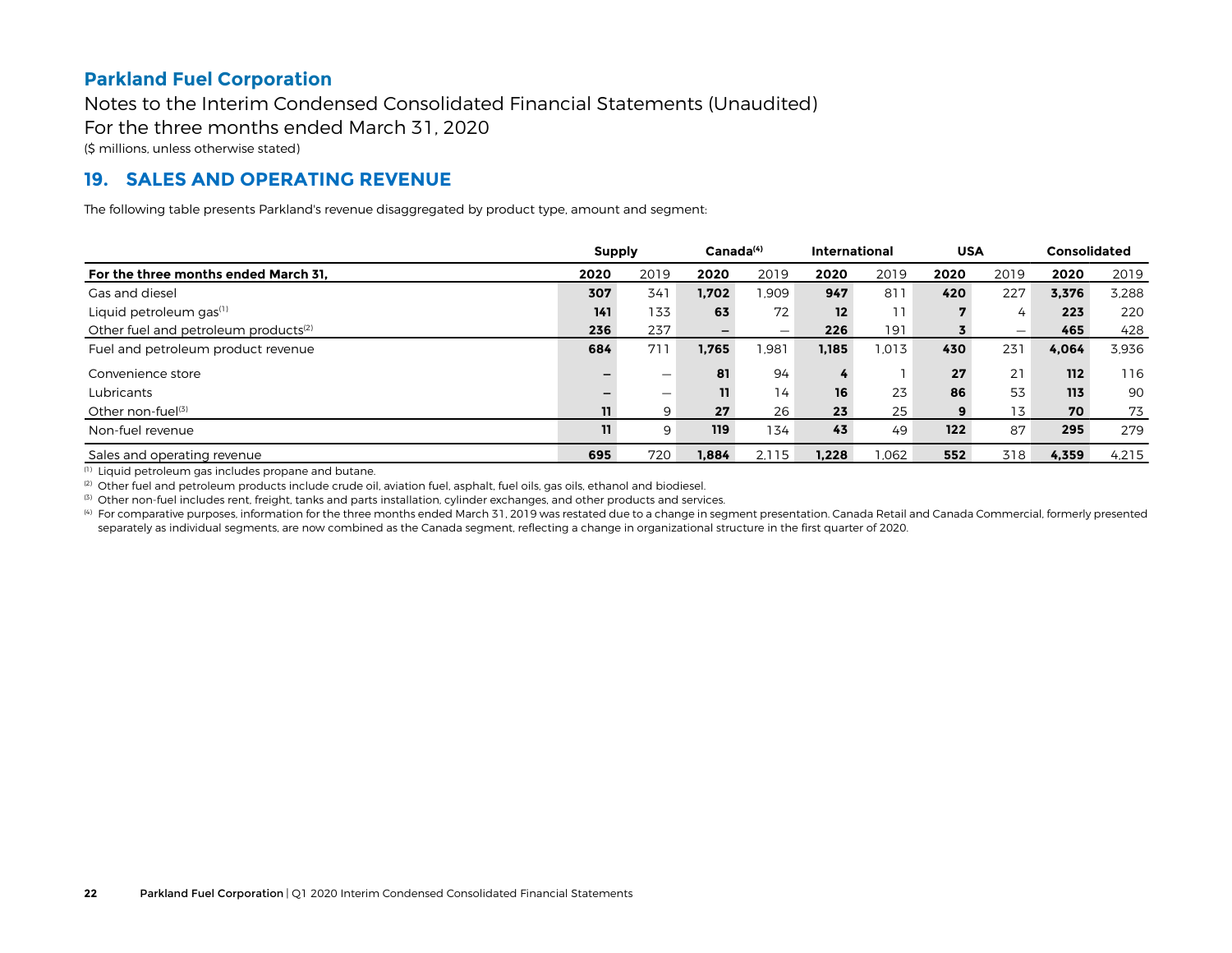Notes to the Interim Condensed Consolidated Financial Statements (Unaudited) For the three months ended March 31, 2020

(\$ millions, unless otherwise stated)

### **20. SEGMENT INFORMATION**

Parkland's reportable operating segments are differentiated by the nature of their products, services, and geographic boundaries. Parkland also reports activities not directly attributable to an operating segment under Corporate. As a result of a re-organization undertaken during the first quarter of 2020, the Canada Retail and Canada Commercial segments were combined to form the new Canada segment, with no changes to any other segment. The operations in each segment are defined as follows:

#### **Supply**

Supply is responsible for managing Parkland's fuel supply contracts, purchasing fuel from refiners, refining and marketing fuel, transporting and distributing fuel through ships, rail and highway carriers, storing fuel in owned and leased facilities, and serving wholesale and reseller customers. The profits are derived through refining, supply logistics management, aviation fuel sales, and wholesale fuel sales.

#### **Canada**

Canada (formerly "Canada Retail" and "Canada Commercial") supplies and supports a coast-to-coast network of retail gas stations, cardlock sites, bulk fuel, propane, heating oil, lubricants, and other related services to commercial, industrial, and residential customers. Canada operates under five key retail fuel brands: Ultramar, Esso, Fas Gas Plus, Chevron, and Pioneer. In addition, Canada operates a leading convenience store brand, On the Run / Marché Express, as well as other convenience store brands that will be migrated over time to the On the Run / Marché Express brand where appropriate. In addition, Canada serves its commercial customer base through a family of brands including Ultramar, Bluewave Energy, Pipeline Commercial, Chevron, Columbia Fuels, Sparlings Propane and PNE Propane.

#### **International**

International represents the contributions of the Sol business that was acquired on January 8, 2019, which includes operations in 23 countries predominantly located in the Caribbean and northern coast of South America. International operates and services a network of retail service stations under brands including Esso, Shell and Sol. International also serves commercial, industrial and aviation businesses.

#### **USA**

USA operates and services a network of retail service stations and delivers gasoline, distillates, propane and lubricating oils in the United States. Brands operated by USA include SPF Energy, Farstad Oil, Superpumper, Rhinehart, Tropic and Kellerstrass.

#### **Corporate**

Corporate includes centralized administrative services and expenses incurred to support operations. Due to the nature of these activities, these costs are not specifically allocated to Parkland's operating segments.

#### **General information**

Depreciation and amortization, finance costs, acquisition, integration and other costs, (gain) loss on risk management and other derivatives — unrealized, (gain) loss on foreign exchange — unrealized, other (gains) and losses and income taxes are not allocated to segments because they are not reviewed as part of segment information by the chief operating decision maker. Accordingly, there are certain asymmetries in the allocation of net earnings (loss) to segments with respect to these items.

The segregation of total assets and total liabilities is not practical, as the balance sheets of the reportable segments are not presented to or reviewed by the chief operating decision maker. Similarly, intersegment sales are not presented to or reviewed by the chief operating decision maker. Intersegment sales are eliminated from sales and operating revenue and cost of purchases of the selling segments. Transfer prices between operating segments are on an arm's length basis in a manner similar to transactions with third parties.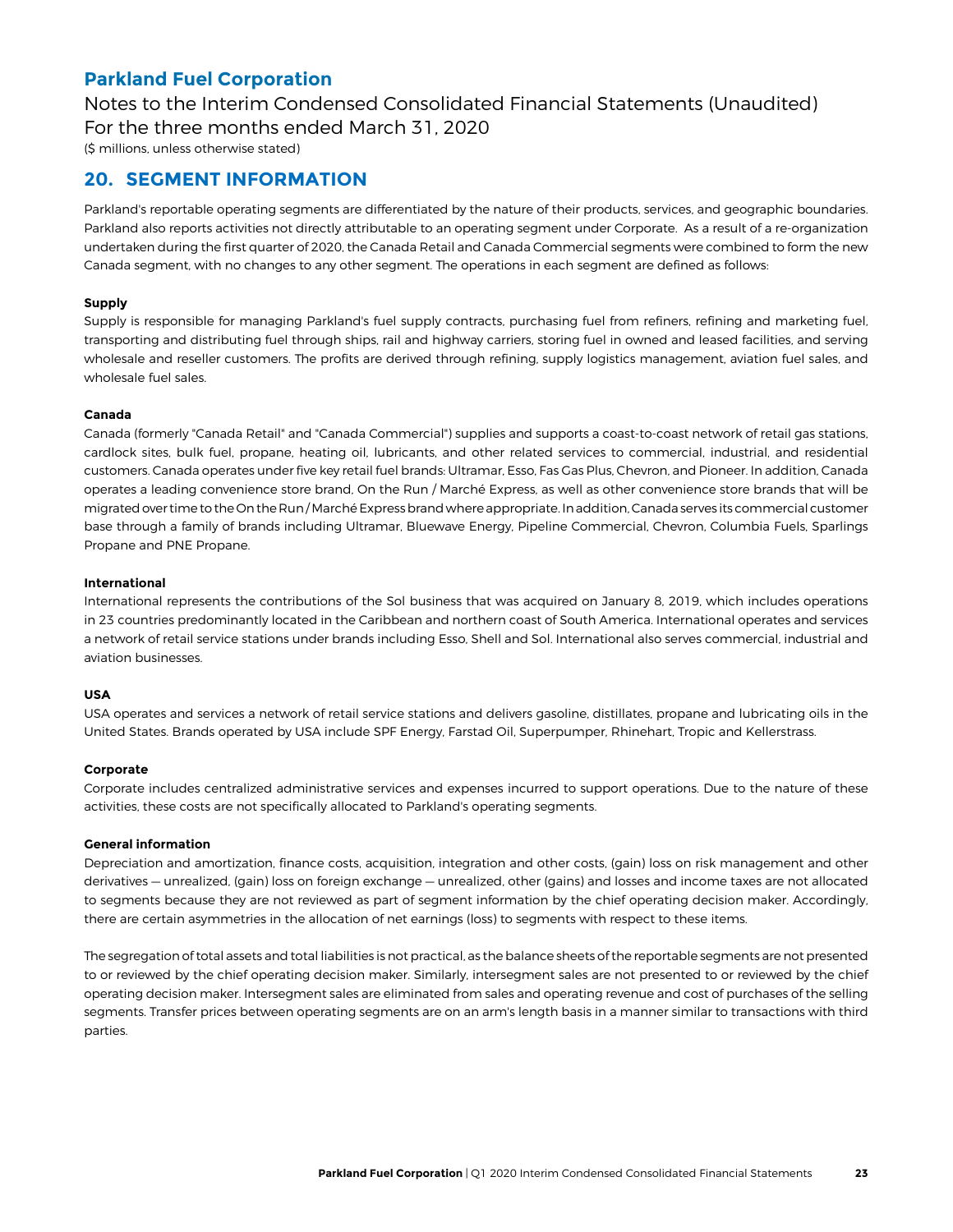Notes to the Interim Condensed Consolidated Financial Statements (Unaudited) For the three months ended March 31, 2020 (\$ millions, unless otherwise stated)

#### **Geographic information**

|                                                     | Three months ended March 31, |       |
|-----------------------------------------------------|------------------------------|-------|
| Sales and operating revenue from external customers | 2020                         | 2019  |
| Canada                                              | 2,230                        | 2.486 |
| United States                                       | 1.020                        | 476   |
| Other countries                                     | 1,109                        | 1.253 |
| Total                                               | 4,359                        | 4.215 |

|                               | <b>March 31, 2020</b> |                      |                        |                     |  |  |  |  |
|-------------------------------|-----------------------|----------------------|------------------------|---------------------|--|--|--|--|
|                               | Canada                | <b>United States</b> | <b>Other countries</b> | <b>Consolidated</b> |  |  |  |  |
| Property, plant and equipment | 2,573                 | 245                  | 1,068                  | 3,886               |  |  |  |  |
| Intangible assets             | 565                   | 120                  | 314                    | 999                 |  |  |  |  |
| Goodwill                      | 1.154                 | 204                  | 551                    | 1,909               |  |  |  |  |
| Total                         | 4,292                 | 569                  | 1,933                  | 6,794               |  |  |  |  |

|                               | December 31, 2019 |               |                 |              |  |  |  |  |
|-------------------------------|-------------------|---------------|-----------------|--------------|--|--|--|--|
|                               | Canada            | United States | Other countries | Consolidated |  |  |  |  |
| Property, plant and equipment | 2.542             | 202           | 1.003           | 3.747        |  |  |  |  |
| Intangible assets             | 572               | 92            | 301             | 965          |  |  |  |  |
| Goodwill                      | 1.165             | 151           | 495             | 1.811        |  |  |  |  |
| Total                         | 4.279             | 445           | .799            | 6,523        |  |  |  |  |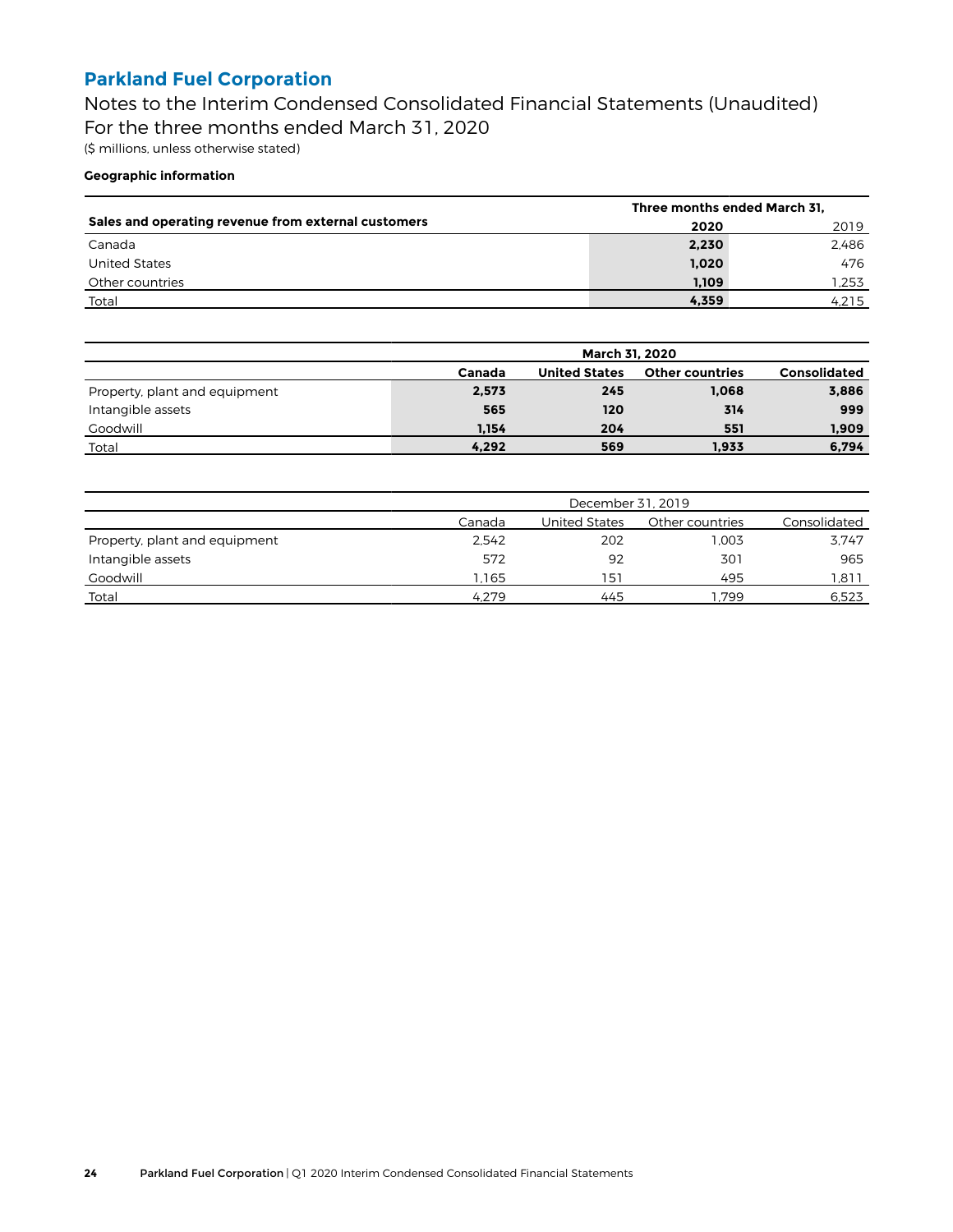Notes to the Interim Condensed Consolidated Financial Statements (Unaudited) For the three months ended March 31, 2020

(\$ millions, unless otherwise stated)

| <b>Segment information</b>                                                               | <b>Supply</b>            |                          | Canada <sup>(4)</sup>    |                          | <b>International</b>     |                          | <b>USA</b>               |                          | Corporate               |                          | <b>Consolidated</b> |       |
|------------------------------------------------------------------------------------------|--------------------------|--------------------------|--------------------------|--------------------------|--------------------------|--------------------------|--------------------------|--------------------------|-------------------------|--------------------------|---------------------|-------|
| For the three months ended March 31,                                                     | 2020                     | 2019                     | 2020                     | 2019                     | 2020                     | 2019                     | 2020                     | 2019                     | 2020                    | 2019                     | 2020                | 2019  |
| Fuel and petroleum product volume (million litres) <sup>(1)</sup>                        | 1.585                    | .441                     | 2,360                    | 2.501                    | 1.396                    | 1.063                    | 634                      | 331                      |                         |                          | 5.975               | 5.336 |
| Sales and operating revenue <sup>(2)</sup>                                               | 695                      | 720                      | 1,884                    | 2.115                    | 1,228                    | 1.062                    | 552                      | 318                      |                         |                          | 4,359               | 4.215 |
| Cost of purchases                                                                        |                          |                          |                          |                          |                          |                          |                          |                          |                         |                          |                     |       |
| Fuel and petroleum product cost of purchases                                             | 563                      | 493                      | 1,570                    | 1,763                    | 1,085                    | 882                      | 396                      | 216                      |                         | -                        | 3,614               | 3,354 |
| Non-fuel cost of purchases                                                               |                          |                          | 72                       | 86                       | 14                       | 19                       | 93                       | 64                       |                         |                          | 185                 | 174   |
| Cost of purchases                                                                        | 569                      | 498                      | 1,642                    | 1,849                    | 1,099                    | 901                      | 489                      | 280                      |                         |                          | 3,799               | 3,528 |
| Adjusted gross profit                                                                    |                          |                          |                          |                          |                          |                          |                          |                          |                         |                          |                     |       |
| Fuel and petroleum product adjusted gross profit, before the following:                  | 121                      | 218                      | 195                      | 218                      | 100                      | 131                      | 34                       | 15                       |                         |                          | 450                 | 582   |
| Gain (loss) on risk management and other derivatives - realized                          | 16                       | (2)                      |                          | $\overline{\phantom{0}}$ | 24                       | $\overline{\phantom{0}}$ |                          | ÷                        |                         |                          | 40                  | (2)   |
| Gain (loss) on foreign exchange - realized                                               | (11)                     | 2                        | -                        | $\overline{\phantom{0}}$ | (2)                      | (4)                      | -                        |                          | (11)                    | $\overline{\phantom{0}}$ | (24)                | (2)   |
| Other adjusting items <sup>(3)</sup>                                                     | 5                        | 14                       |                          |                          | 10                       |                          |                          |                          | $\overline{\mathbf{z}}$ |                          | 17                  | 14    |
| Fuel and petroleum product adjusted gross profit                                         | 131                      | 232                      | 195                      | 218                      | 132                      | 127                      | 34                       | 15                       | (9)                     | $\overline{\phantom{0}}$ | 483                 | 592   |
| Non-fuel adjusted gross profit                                                           | 5                        | 4                        | 47                       | 48                       | 29                       | 30                       | 29                       | 23                       |                         |                          | 110                 | 105   |
| Total adjusted gross profit                                                              | 136                      | 236                      | 242                      | 266                      | 161                      | 157                      | 63                       | 38                       | (9)                     | $\overline{\phantom{0}}$ | 593                 | 697   |
| Operating costs                                                                          | 87                       | 84                       | 117                      | 122                      | 47                       | 43                       | 35                       | 21                       |                         | $\overline{\phantom{0}}$ | 286                 | 270   |
| Marketing, general and administrative                                                    | 10                       | 9                        | 23                       | 28                       | 27                       | 22                       | 10                       | 6                        | 27                      | 27                       | 97                  | 92    |
| Other adjusting items                                                                    |                          |                          | (1)                      | (1)                      | (3)                      | (3)                      |                          | Ē,                       |                         | $\overline{\phantom{0}}$ | (4)                 | (4)   |
| <b>Adjusted EBITDA including NCI</b>                                                     | 39                       | 143                      | 103                      | 117                      | 90                       | 95                       | 18                       | 11                       | (36)                    | (27)                     | 214                 | 339   |
| Adjusted EBITDA attributable to Parkland ("Adjusted EBITDA")                             | 39                       | 143                      | 103                      | 117                      | 67                       | 71                       | 18                       | 11                       | (36)                    | (27)                     | 191                 | 315   |
| Attributable to NCI                                                                      | $\overline{\phantom{0}}$ | $\overline{\phantom{0}}$ | $\overline{\phantom{a}}$ | $\overline{\phantom{0}}$ | 23                       | 24                       | $\overline{\phantom{a}}$ | $\overline{\phantom{0}}$ |                         | $\overline{\phantom{a}}$ | 23                  | 24    |
| Adjusted EBITDA including NCI                                                            | 39                       | 143                      | 103                      | 117                      | 90                       | 95                       | 18                       | 11                       | (36)                    | (27)                     | 214                 | 339   |
| Depreciation and amortization                                                            |                          |                          |                          |                          |                          |                          |                          |                          |                         |                          | 149                 | 135   |
| Finance costs                                                                            |                          |                          |                          |                          |                          |                          |                          |                          |                         |                          | 63                  | 75    |
| (Gain) loss on asset disposals                                                           |                          |                          |                          |                          |                          |                          |                          |                          |                         |                          | 4                   |       |
| Acquisition, integration and other costs                                                 |                          |                          |                          |                          |                          |                          |                          |                          |                         |                          | 21                  | 35    |
| (Gain) loss on risk management and other derivatives - unrealized                        |                          |                          |                          |                          |                          |                          |                          |                          |                         |                          | (8)                 | (4)   |
| (Gain) loss on foreign exchange - unrealized                                             |                          |                          |                          |                          |                          |                          |                          |                          |                         |                          | 11                  | (32)  |
| Other (gains) and losses                                                                 |                          |                          |                          |                          |                          |                          |                          |                          |                         |                          | 54                  | (7)   |
| Other adjusting items <sup>(3)</sup>                                                     |                          |                          |                          |                          |                          |                          |                          |                          |                         |                          | 21                  | 18    |
| Income tax expense (recovery)                                                            |                          |                          |                          |                          |                          |                          |                          |                          |                         |                          | (27)                | 28    |
| <b>Net earnings (loss)</b>                                                               |                          |                          |                          |                          |                          |                          |                          |                          |                         |                          | (74)                | 91    |
| Attributable to Parkland                                                                 |                          |                          |                          |                          |                          |                          |                          |                          |                         |                          | (79)                | 77    |
| Attributable to NCI                                                                      |                          |                          |                          |                          |                          |                          |                          |                          |                         |                          | 5                   | 14    |
| Property, plant and equipment and intangible asset additions                             | 105                      | 33                       | 19                       | 27                       | 22                       | 20                       |                          | $\overline{2}$           | 5                       | $\overline{2}$           | 155                 | 84    |
| Property, plant and equipment, intangible asset and goodwill acquisitions <sup>(5)</sup> |                          |                          | $\equiv$                 |                          | $\overline{\phantom{0}}$ | 1,679                    | 81                       |                          |                         |                          | 81                  | 1,679 |

(1) Fuel and petroleum product volume represents external volumes only. Intersegment volumes are excluded.

(2) See Note 19 for further details on sales and operating revenue.

<sup>(3)</sup> Other adjusting items primarily include a loss of \$19 on inventory write-downs for which there are offsetting associated risk management derivatives with unrealized gains (2019 - nil) and an unrealized gain of \$9 (2019 - unrealized loss of \$14) on Intermediation Facility Derivatives within fuel and petroleum product cost of purchases.

<sup>(4)</sup> For comparative purposes, information for the three months ended March 31, 2019 was restated due to a change in segment presentation. Canada Retail and Canada Commercial, formerly presented separately as individual segments, are now combined as the Canada segment, reflecting a change in organizational structure in the first quarter of 2020.

<sup>(5)</sup> In the second and fourth quarters of 2019, Parkland revised the preliminary purchase price allocation of the Sol Transaction. These adjustments were applied retrospectively to the acquisition date, and the revised fair values of property, plant and equipment, intangible asset and goodwill acquisitions from the Sol Transaction are presented in the above table. These amounts were finalized during Q1 2020.